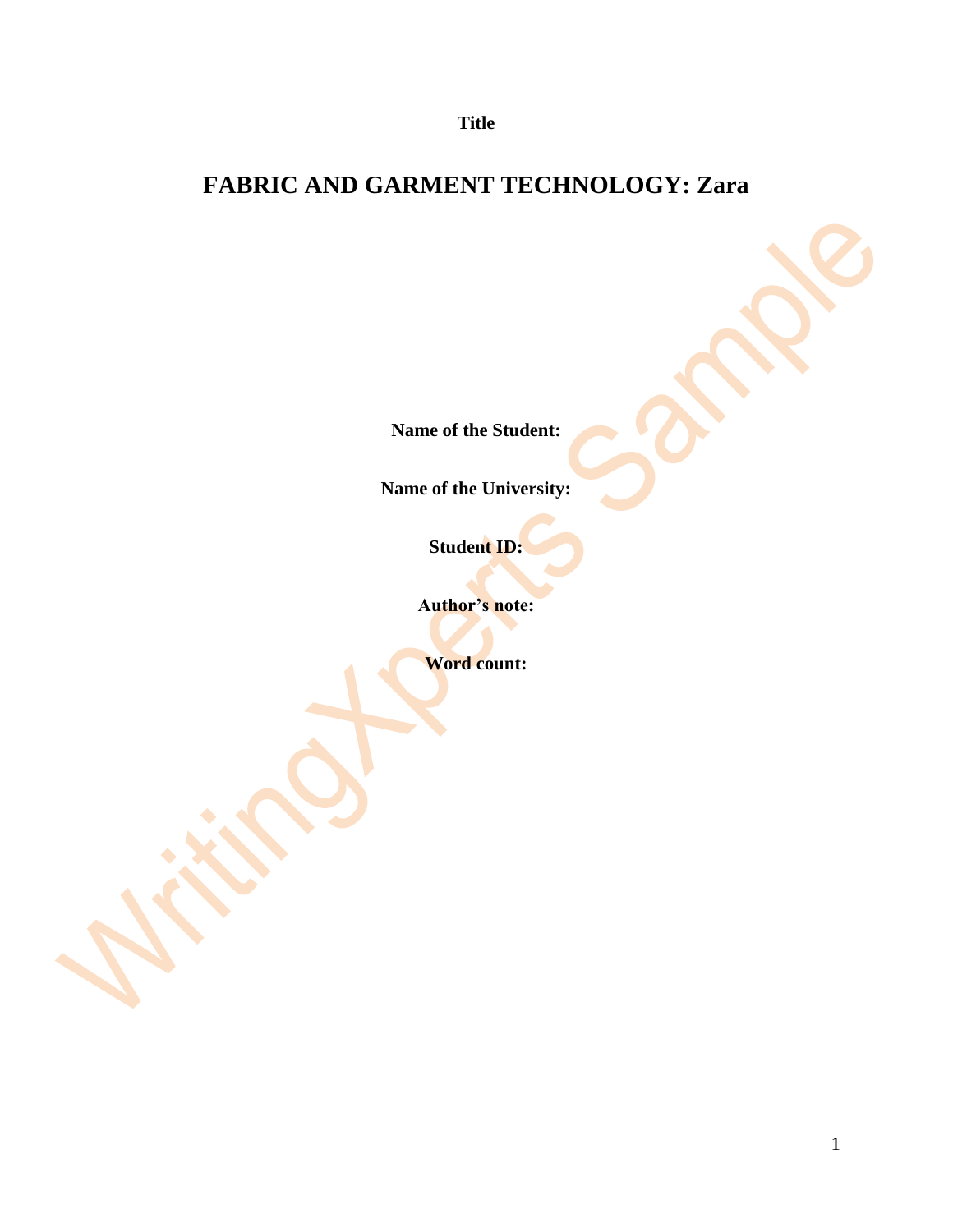| <b>Table of Contents</b> |
|--------------------------|
|                          |
|                          |
|                          |
|                          |
|                          |
|                          |
|                          |
|                          |
|                          |
|                          |
|                          |
|                          |
|                          |
|                          |
|                          |
|                          |
|                          |
|                          |
| 23                       |

#### Table of Contents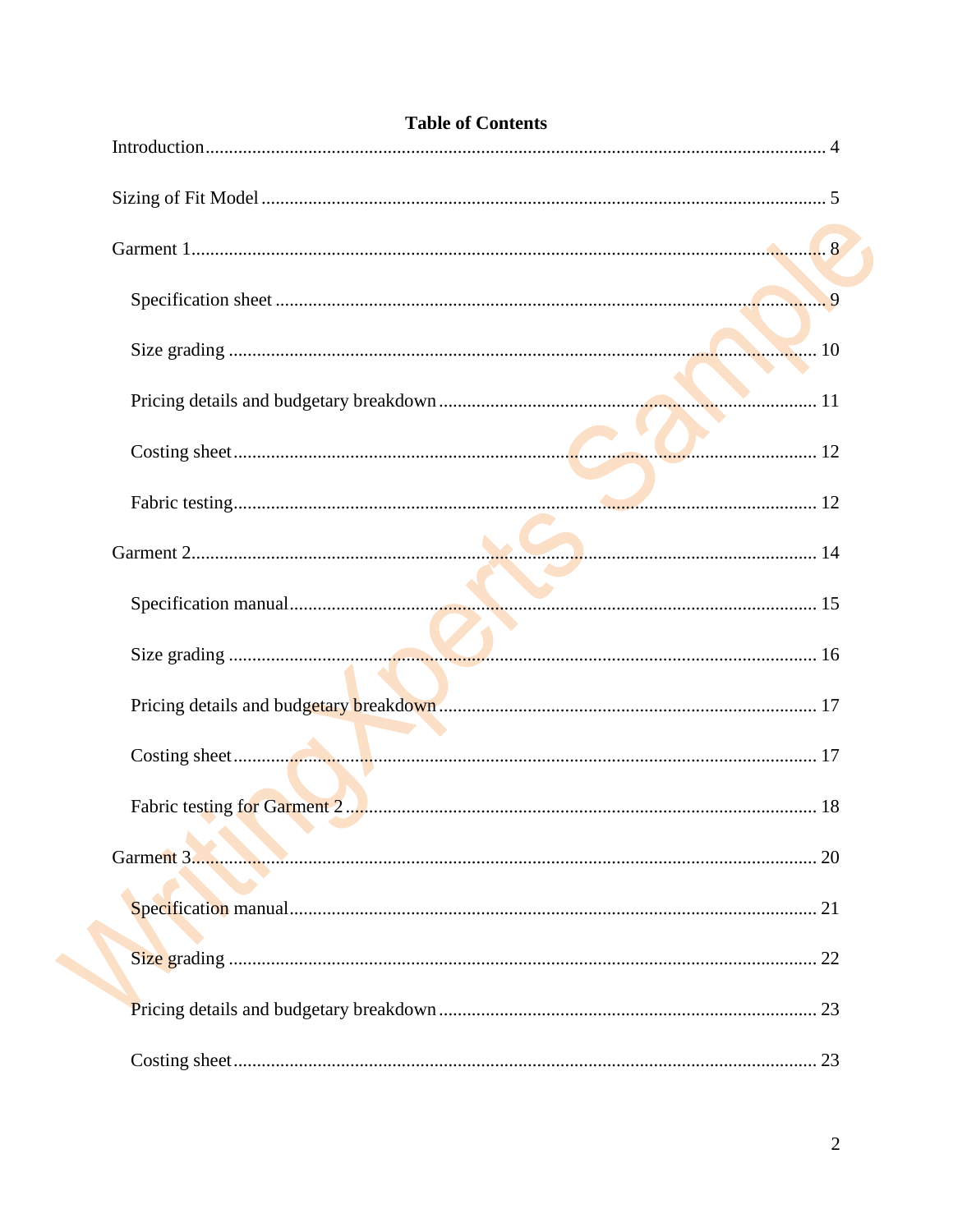| 26 |
|----|
|    |
| 27 |
|    |
|    |
|    |
|    |
|    |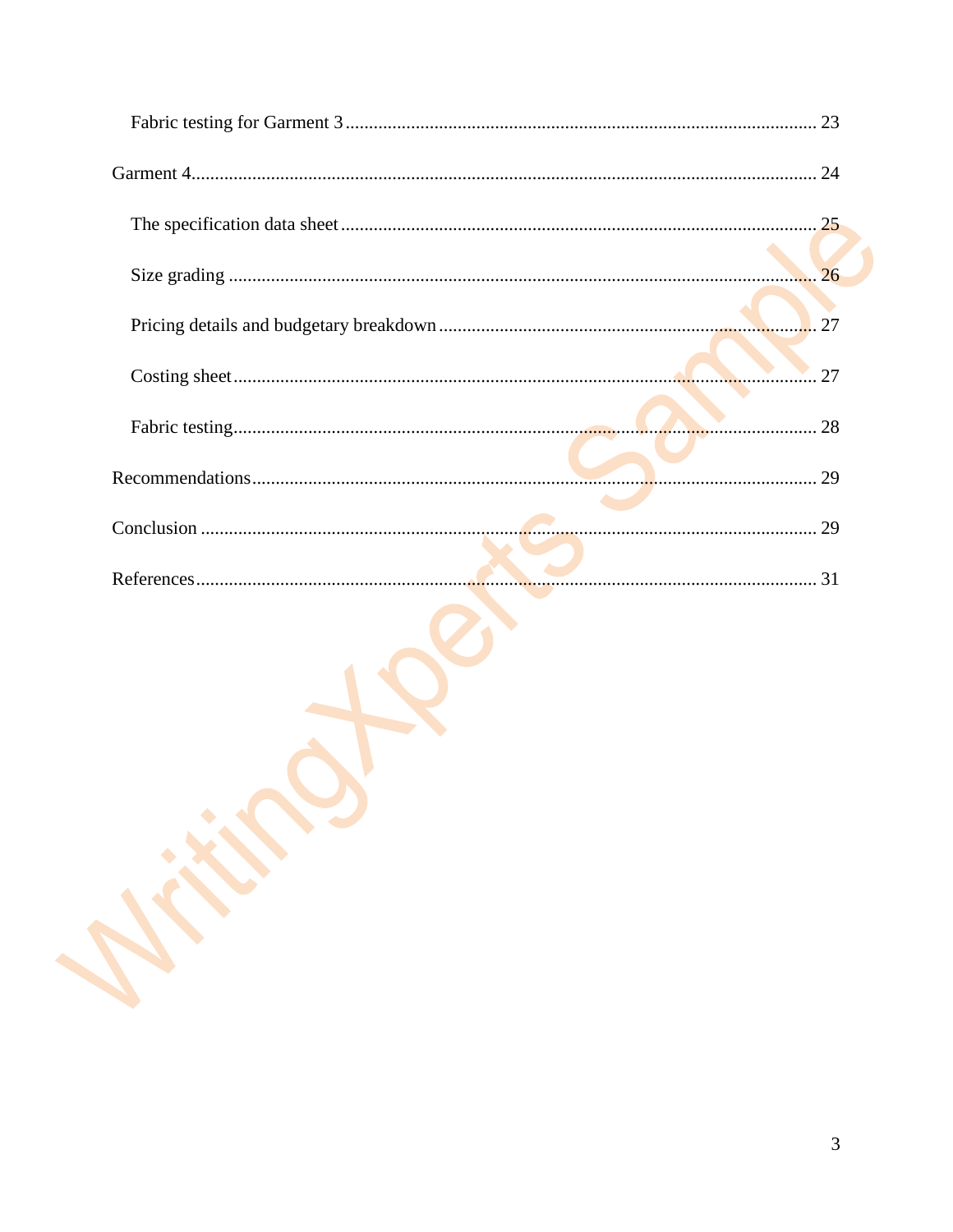#### <span id="page-3-0"></span>**Introduction**

The eminent retailer Zara, known for its unique clothing collections, has been chosen for this assignment. Originating from Spain, this high-end brand specializes in a diverse range of fashion products and is considered to be one of the most authentic and largest apparel retailers across the globe (Mierzejewska 2017). With its diligent efforts and exceptional marketing strategies, Zara has been successfully disseminating its broad range of products and/or services to its customers (Zara.com 2020). With time, it has experienced enormous expansion and currently offering online services in many countries. Zara stores consist of clothing items for adults as well as kids (Zara Kids). Its home designs are mostly located in all its European stores and the product range is invariably supplied as per the customer trends. They have huge supply chain management which is remarkable all over the world (Forbes.com 2020). At this pace, Zara has successfully implemented a versatile business model consisting of a wide variety of garments with different fabrics. All of Zara's apparel fabrics are cotton, polyester, and linen and they intend to make everything organic soon. Reports suggest that Zara clothing will be categorically manufactured using 100% sustainable fabrics by the year 2025 (Theguardian.com 2020). This assignment will primarily concentrate on the impact of special fabrics on Zara's broad range of clothing apparel. In particular, this report will highlight a specified fitting model which is based on the retailer's sizing guide. Additionally, to elaborate on the same, it will include four distinct garment categories and their assessment.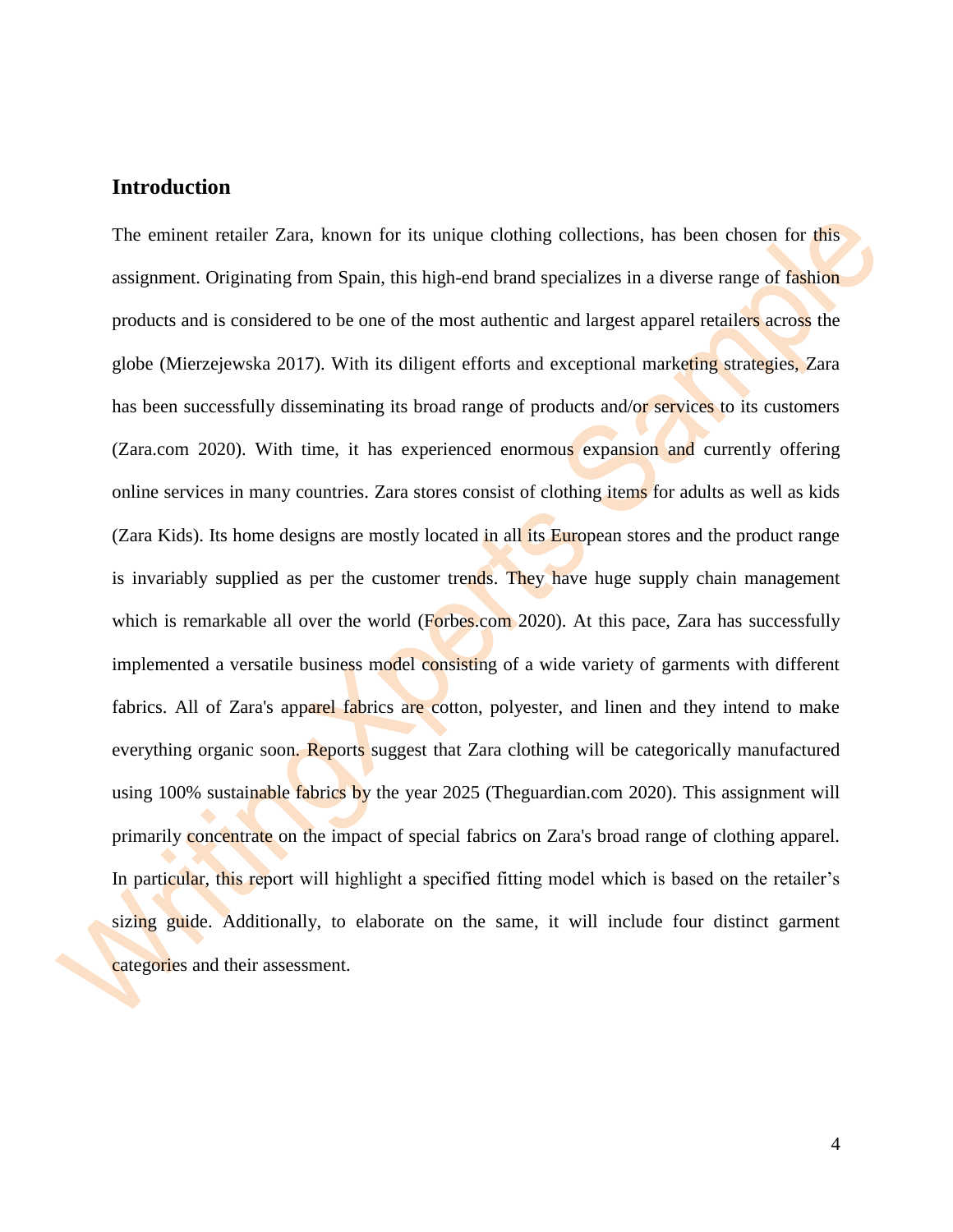# <span id="page-4-0"></span>**Sizing of Fit Model**

Zara cuts are more like European apparel, slightly narrower overall. As per the measurements of the fitting model chosen for this report, the details are as follows:

| <b>Categories</b> | Size (cm) |
|-------------------|-----------|
| Chest             | 72        |
| Waist             | 70        |
| <b>Bust</b>       | 85        |
| Hip               | 90        |
| Lower Hip         | 94        |
| Thigh             | 42        |
| Shoulder width    | 36.7      |

#### **Measurement of the Fitting Model**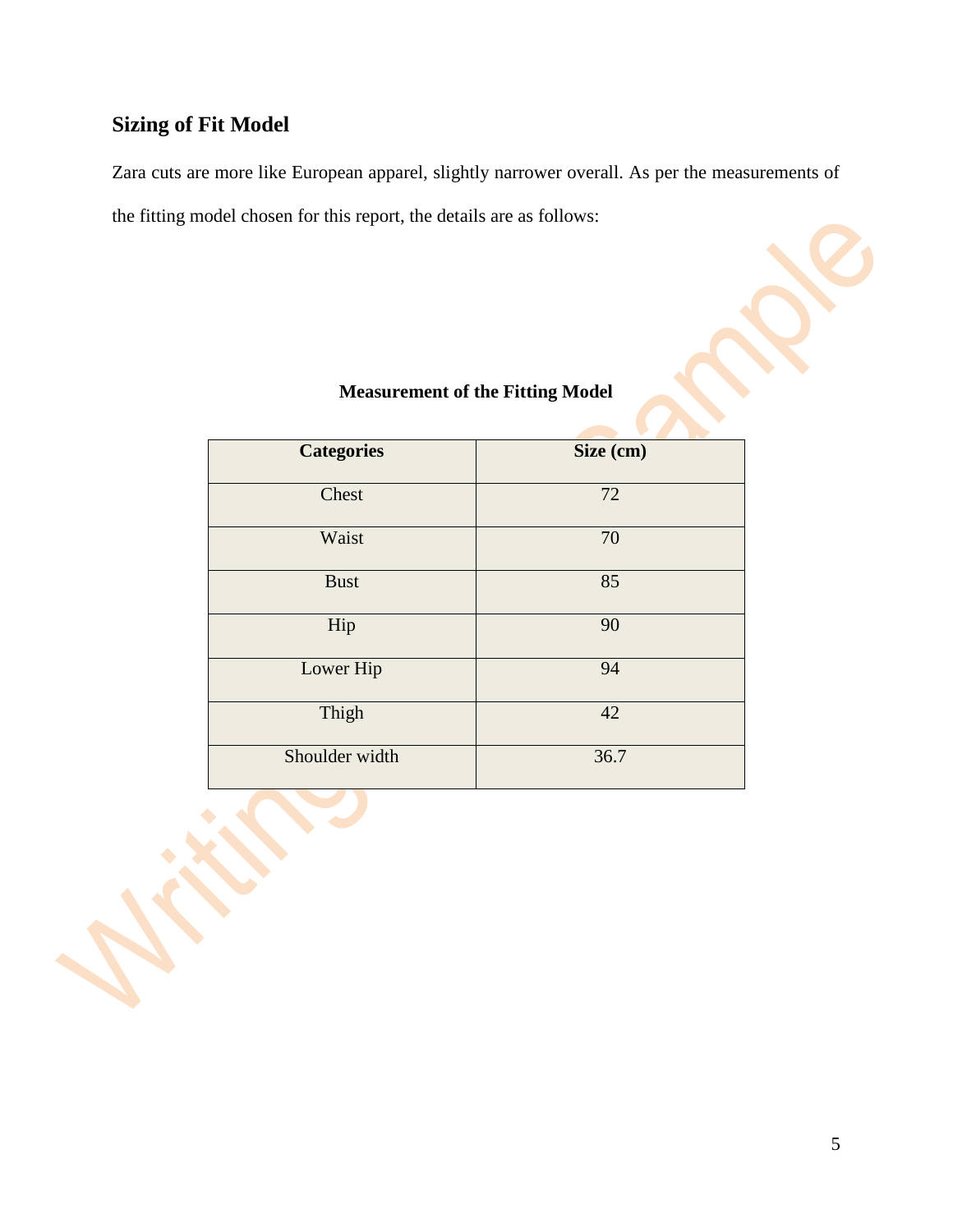# **Women's dresses**

| <b>Size</b> | Chest (cm) | Waist (cm) | Hips (cm)       |
|-------------|------------|------------|-----------------|
| <b>XXS</b>  | 80         | 58         | $85\frac{1}{2}$ |
| <b>XS</b>   | 82         | 62         | 90              |
| S           | 86½        | 66         | 94              |
| M           | 90         | 70         | 98              |
|             | 96         | 76         | 104             |
| XL          | 102        | 82         | 110             |

# Womens jackets - size guide Zara

| Size       | <b>Bust</b> | <b>Waist</b> | <b>Hips</b>     |
|------------|-------------|--------------|-----------------|
| <b>XXS</b> | 80          | 58           | $85\frac{1}{2}$ |
| <b>XS</b>  | 82          | 62           | 90              |
| S          | 86½         | 66           | 94              |
| M          | 90          | 70           | 98              |
|            | 96          | 76           | 104             |
| XL         | 102         | 82           | 110             |

**Figure 1: Zara Size Chart**

(Source: Sizees.com 2020)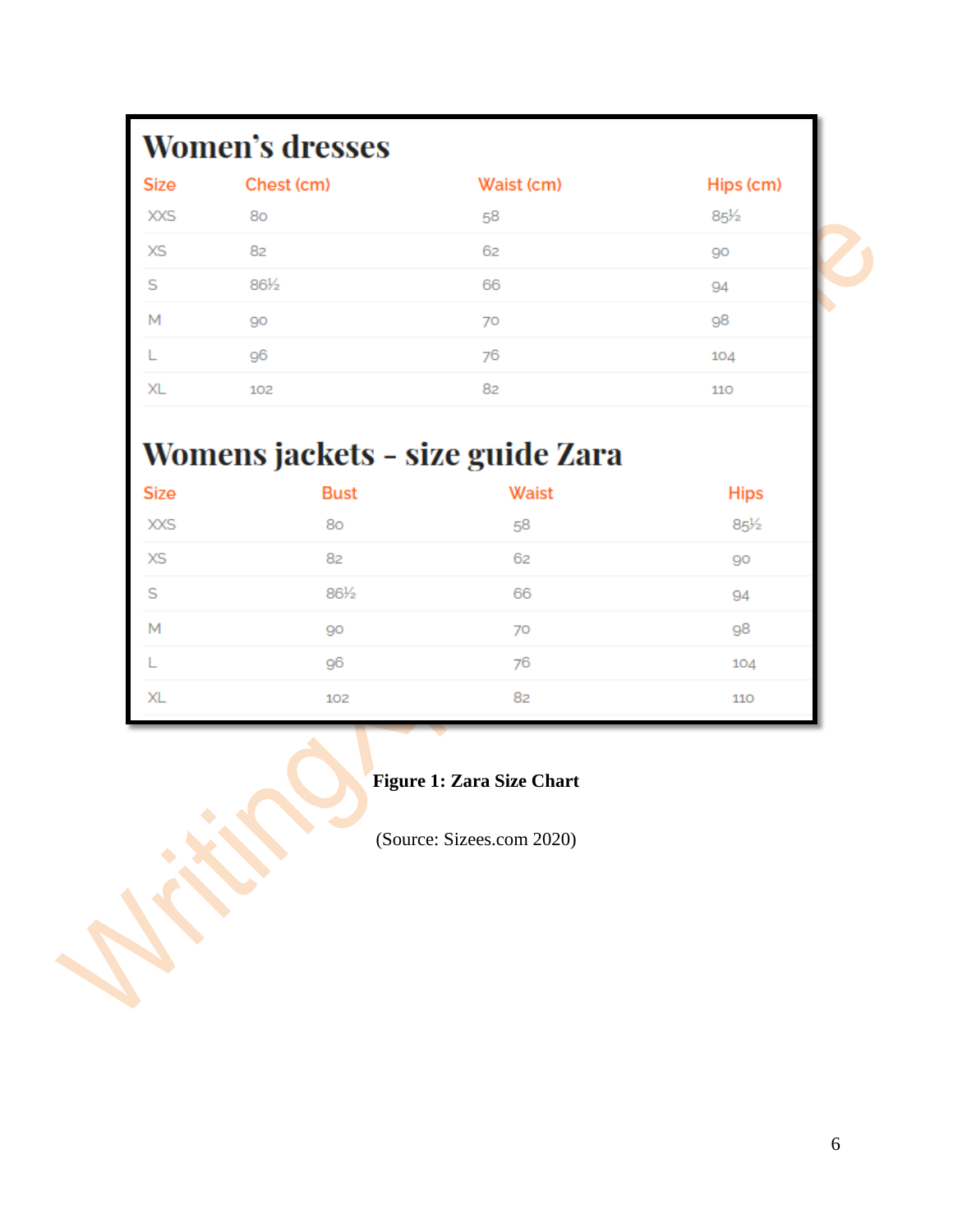|            | Waist (cm)                            | Hips (cm)                                      |
|------------|---------------------------------------|------------------------------------------------|
| 80         | 58                                    | $85\frac{1}{2}$                                |
| 82         | 62                                    | 90                                             |
| 86½        | 66                                    | 94                                             |
| 90         | 70                                    | 98                                             |
| 96         | 76                                    | 104                                            |
| 102        | 82                                    | 110                                            |
| Waist (cm) |                                       | Hips (cm)                                      |
| 58         |                                       | $85\frac{1}{2}$                                |
| 62         |                                       | 90                                             |
|            |                                       |                                                |
| 66         |                                       | 94                                             |
| 70         |                                       | 98                                             |
|            | Chest (cm)<br><b>Women's trousers</b> | <b>Women's t-shirts and sweatshirts - Zara</b> |

#### **Figure 2: Zara Size Chart**

110

XL

82

#### (Source: Zara.com 2020)

The following section will detail the assessment of 4 different Zara garments highlighting its fabrics details. This section majorly aims to provide a bunch of potent recommendations that will cohesively assist the notable retailer to focus on quality and generate substantial revenues in the times ahead.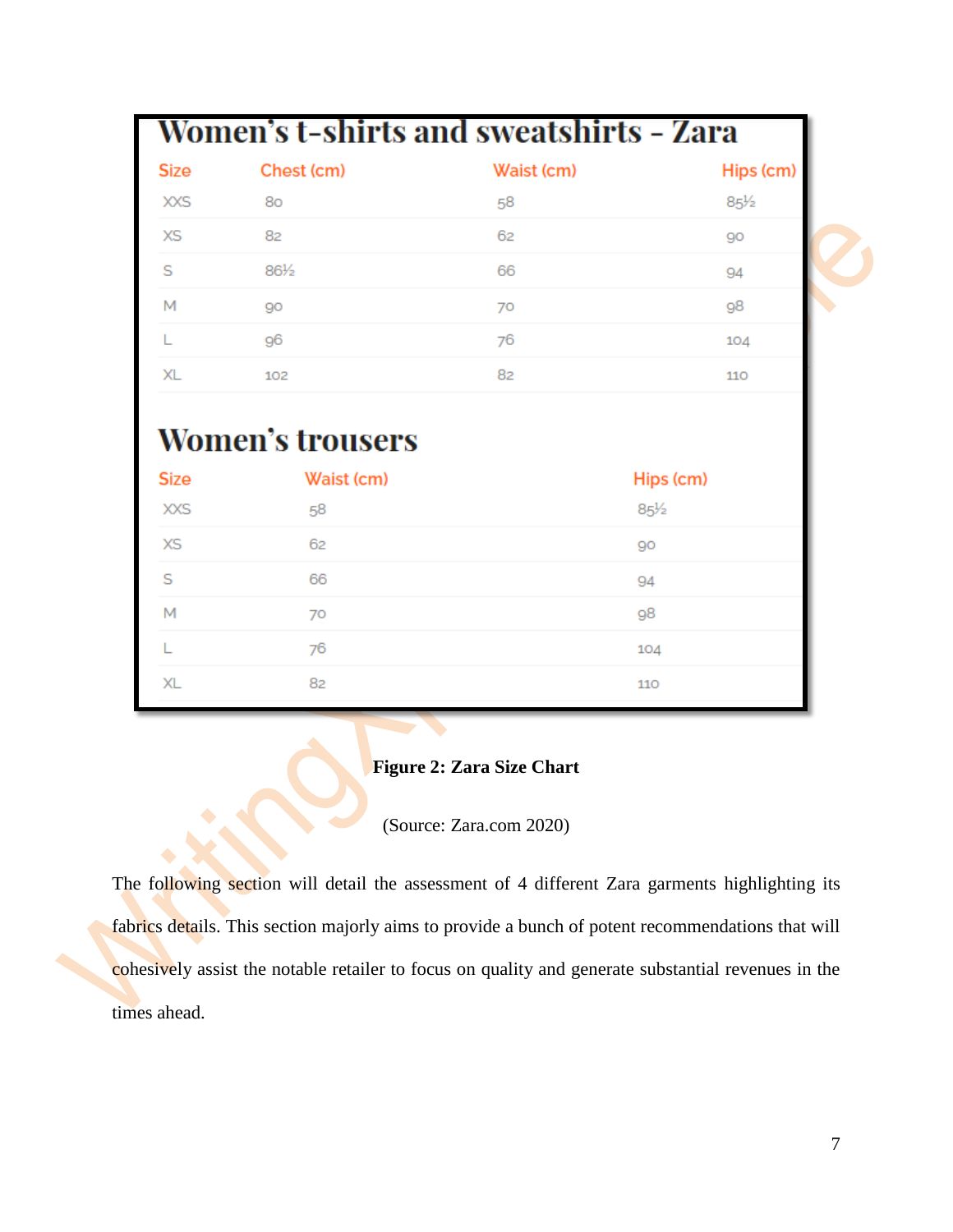# <span id="page-7-0"></span>**Garment 1**



## **Figure 3: Zara Pleated Trousers**

| <b>Price</b>              | \$20.99 |
|---------------------------|---------|
| <b>Size Worn</b>          |         |
| <b>Size range offered</b> | $S-XL$  |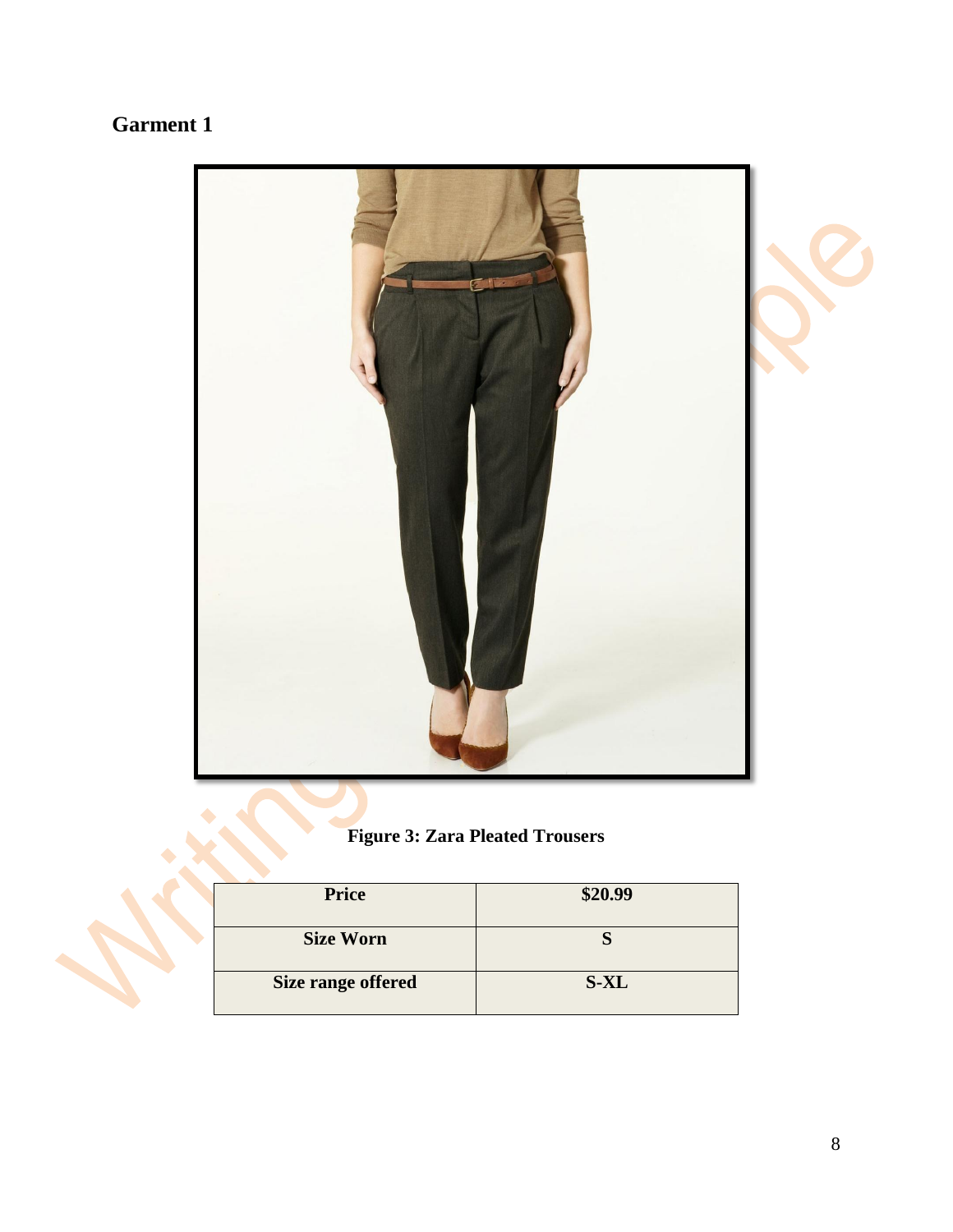#### <span id="page-8-0"></span>**Specification sheet**

The Spec sheet is like a detailed datasheet (document) which contains all the minute summary of the appearance, performance, and other necessary features of a particular product. It contains numerous sections with individual overviews of the product category under broad narrations.

| <b>GARMENT SPECIFICATION MANUAL</b> |                                                   |  |  |
|-------------------------------------|---------------------------------------------------|--|--|
| <b>Contact Person/Phone</b>         | XXXXXXXXX                                         |  |  |
| <b>Brand Name</b>                   | Zara                                              |  |  |
| Product details                     | <b>Pleated Trousers</b>                           |  |  |
| Fabric Type                         | Older plait cotton fabrics                        |  |  |
| Product description                 | Pleated trousers are one kind of formal wear      |  |  |
|                                     | having creases in front and both sides. With      |  |  |
|                                     | specially needled folded material, the trouser is |  |  |
|                                     | sewed along the waistband. Pleated trousers have  |  |  |
|                                     | a higher rise and are ankle-length. The fabric is |  |  |
|                                     | purely made of cotton with older plait and stern  |  |  |
|                                     | elasticity along the waistline. It has two small- |  |  |
|                                     | sized pockets at both ends and two at the back.   |  |  |
|                                     | The pocket shapes never cause the trouser to      |  |  |
|                                     | bulge outside. Trousers can also be custom fitted |  |  |
|                                     | as the shape; bulging to the end and eventually   |  |  |
|                                     | tapering towards the ankle. Pleated pants allow   |  |  |
|                                     | more comfort and freedom of motion.               |  |  |

#### **GARMENT SPECIFICATION MANUAL**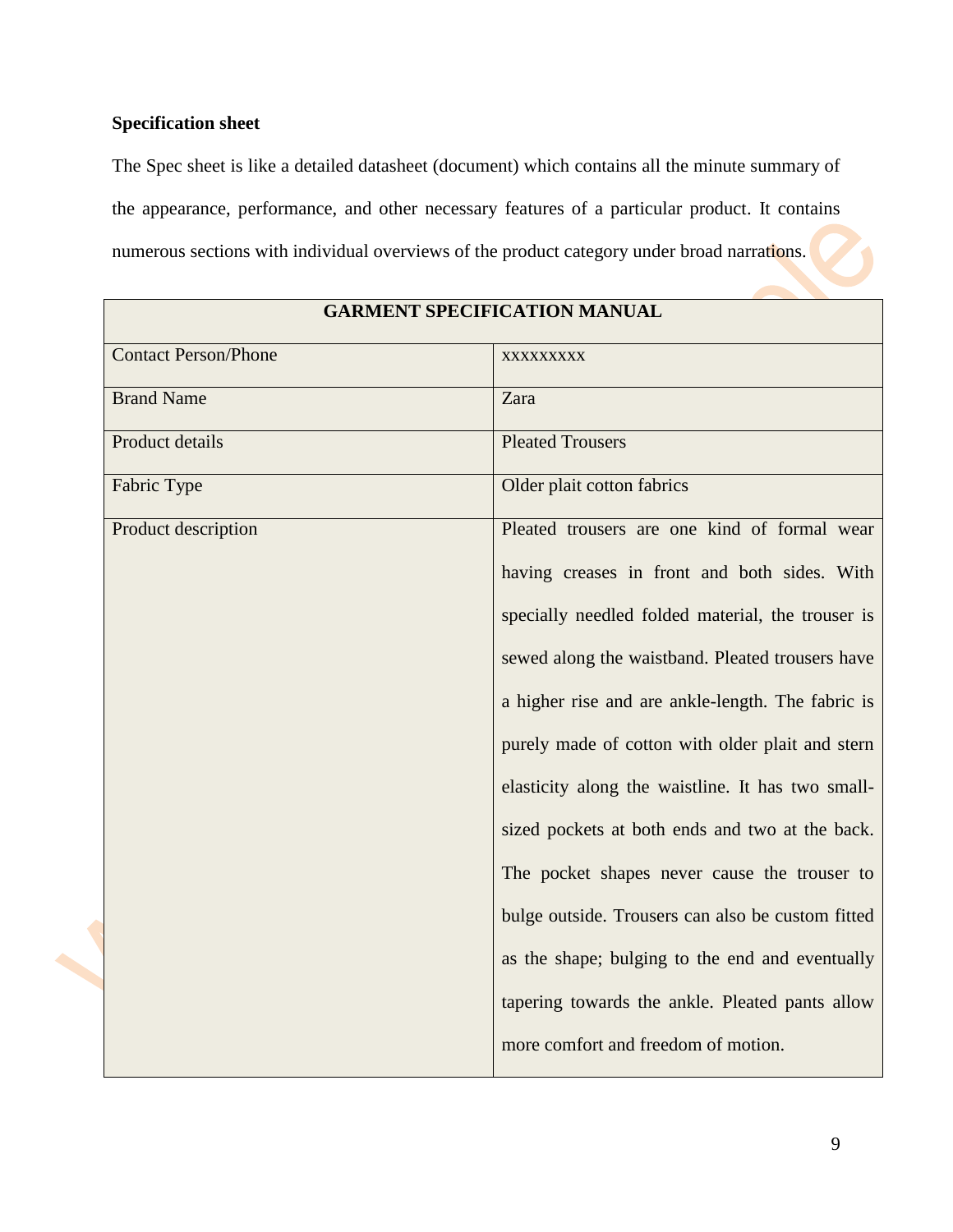| Colors                            | Black, Grey, Beige.                              |
|-----------------------------------|--------------------------------------------------|
| <b>Care Labeling Instructions</b> | Dry Clean. Do Not Bleach.                        |
| Other details                     | If opted for pleated trousers, adding cuffs will |
|                                   | provide a more classic look thereby adding more  |
|                                   | weight to the pant. This makes the fabric drape  |
|                                   | naturally.                                       |
| Print type                        | Normal.                                          |

|    |                     | <b>Measurement</b> (cm) |
|----|---------------------|-------------------------|
| 1. | Hip                 | 94                      |
| 2. | Lower Hip           | 81                      |
| 3. | <b>Front Length</b> | 92                      |
| 4. | Leg width           | 18                      |
| 5. | Leg in seam         | 55                      |
| 6. | Waist               | 66                      |

#### <span id="page-9-0"></span>**Size grading**

|              | <b>Grade</b>   | XS   | S      | M    | L    | <b>XL</b> |
|--------------|----------------|------|--------|------|------|-----------|
|              |                | (cm) | $(cm)$ | (cm) | (cm) | (cm)      |
| Legs         | 4              | 50   | 54     | 58   | 62   | 64        |
| <b>Hips</b>  | $\overline{4}$ | 90   | 94     | 98   | 102  | 106       |
| <b>Waist</b> | 4              | 62   | 66     | 70   | 76   | 82        |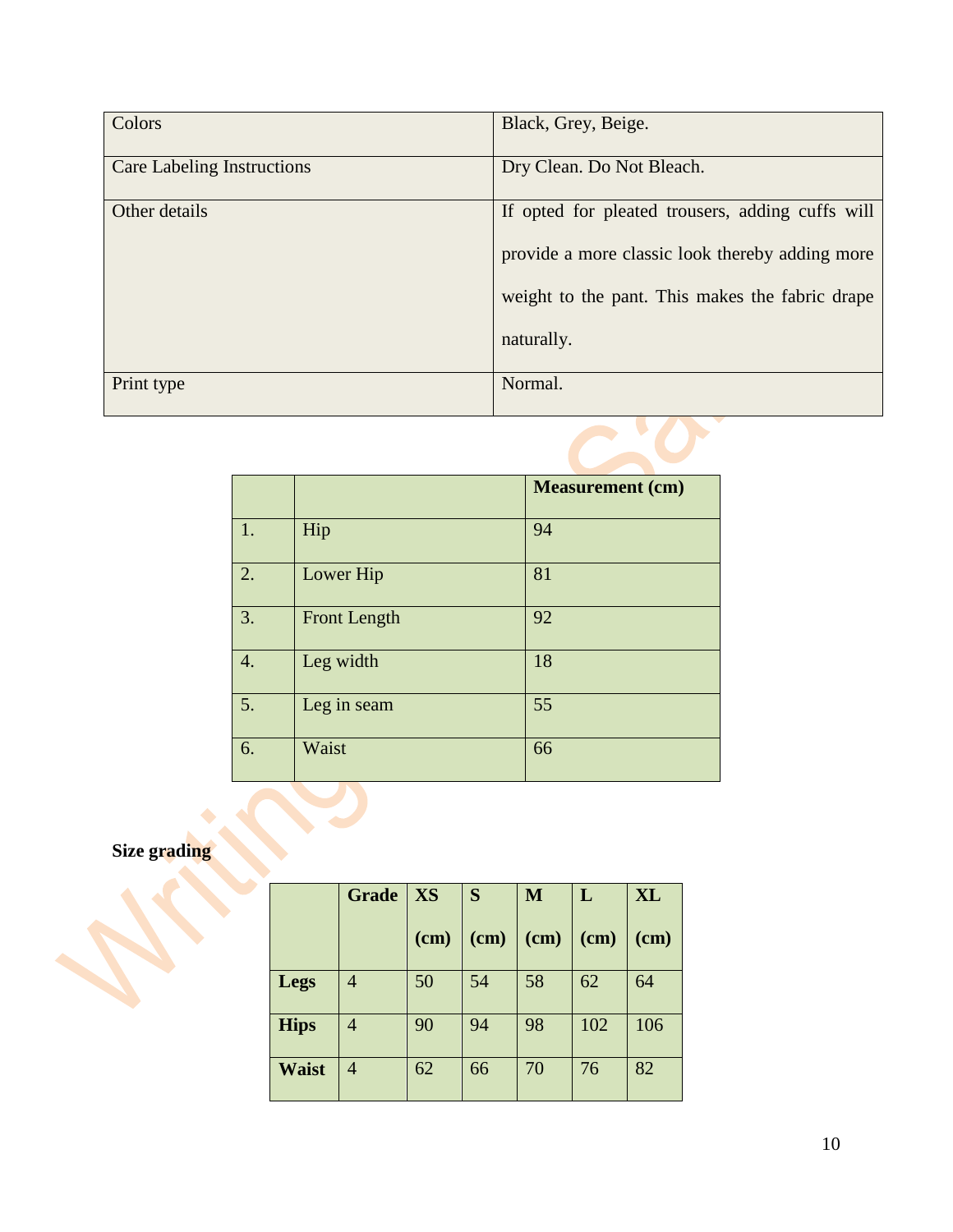| Lower |  | 85 | 89 | 94 |
|-------|--|----|----|----|
| hips  |  |    |    |    |

The size grading is categorically prepared to keep Zara's normal European dimensions. The tabulated representation consists of the varied sizes ranging from XS to XL with a gradation of 4. All the measurements have been kept in concordance with Zara's size differences. Each measurement is in centimeter.

#### <span id="page-10-0"></span>**Pricing details and budgetary breakdown**

Different brands have different means of calculating their respective budgets to manufacturing apparel (Berman 2016). The different parameters that are cohesively considered for any garment industrial costing are as follows:

- Fabric and trims
- Logistics cost
- Garment testing
- Embroidery.
- Printing.
- Appliqués.

However, in any retail industry, one coherent formula is universally applied.

**Fabric cost + trims + labor charges + business overhead + revenues and profit margins = Garment Cost.**

In the context of this report, the cost detailed breakdown is shown in the table below.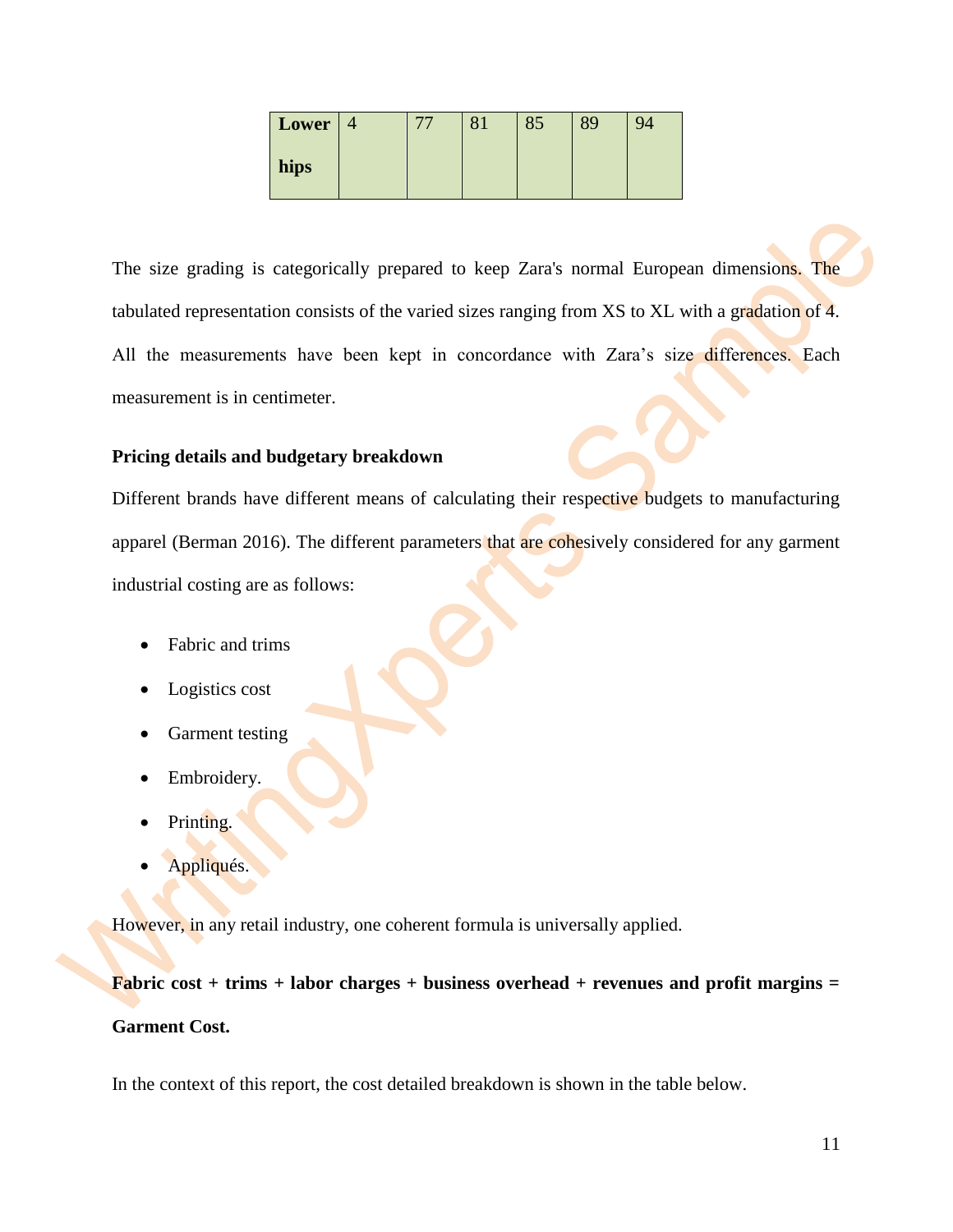#### <span id="page-11-0"></span>**Costing sheet**

| <b>Description</b>       | Consumption  | Per unit cost  | Total summation (\$) |
|--------------------------|--------------|----------------|----------------------|
| Main fabric              | 0.5          | 5              | 2.50                 |
| Lining                   | 0.25         | $\overline{2}$ | 0.50                 |
| Secondary fabric         | 0.5          | 5              | 2,50                 |
| <b>Total fabric cost</b> |              | 5.50           |                      |
| Elastics                 | 0.5          | 0.3            | 0.15                 |
| Sewing thread            | 1            | 0.2            | 0.20                 |
| Main label               | $\mathbf{1}$ | 0.2            | 0.20                 |
| Trimming costs           | 0.5          | 0.01           | 0.005                |
| Packaging cost           | 0.5          | 0.01           | 0.005                |
| Commercial prices        | $\mathbf{1}$ | 0.08           | 0.08                 |

#### <span id="page-11-1"></span>**Fabric testing**

After the initial budget schematic is made, every retailer aims to evaluate the fabric quality to ensure customer comfort and trends. These methods are so designed that they typically adhere to a company's internal testing procedures. The purpose is to aid the manufacturing business (apparel industry) consistently to monitor its quality. These testing methods enable the manufacturing business entities to follow uniformed processes to evaluate textile, fabrics, and garments in a consistent fashion (Hossain and NazmusSalahin 2019). Zara chiefly ensures that the clothing they offer and sell coherently meet the defined international quality benchmark. Such testing is not merely for quality evaluation but also to obtain compliance with the top-level retailer standards.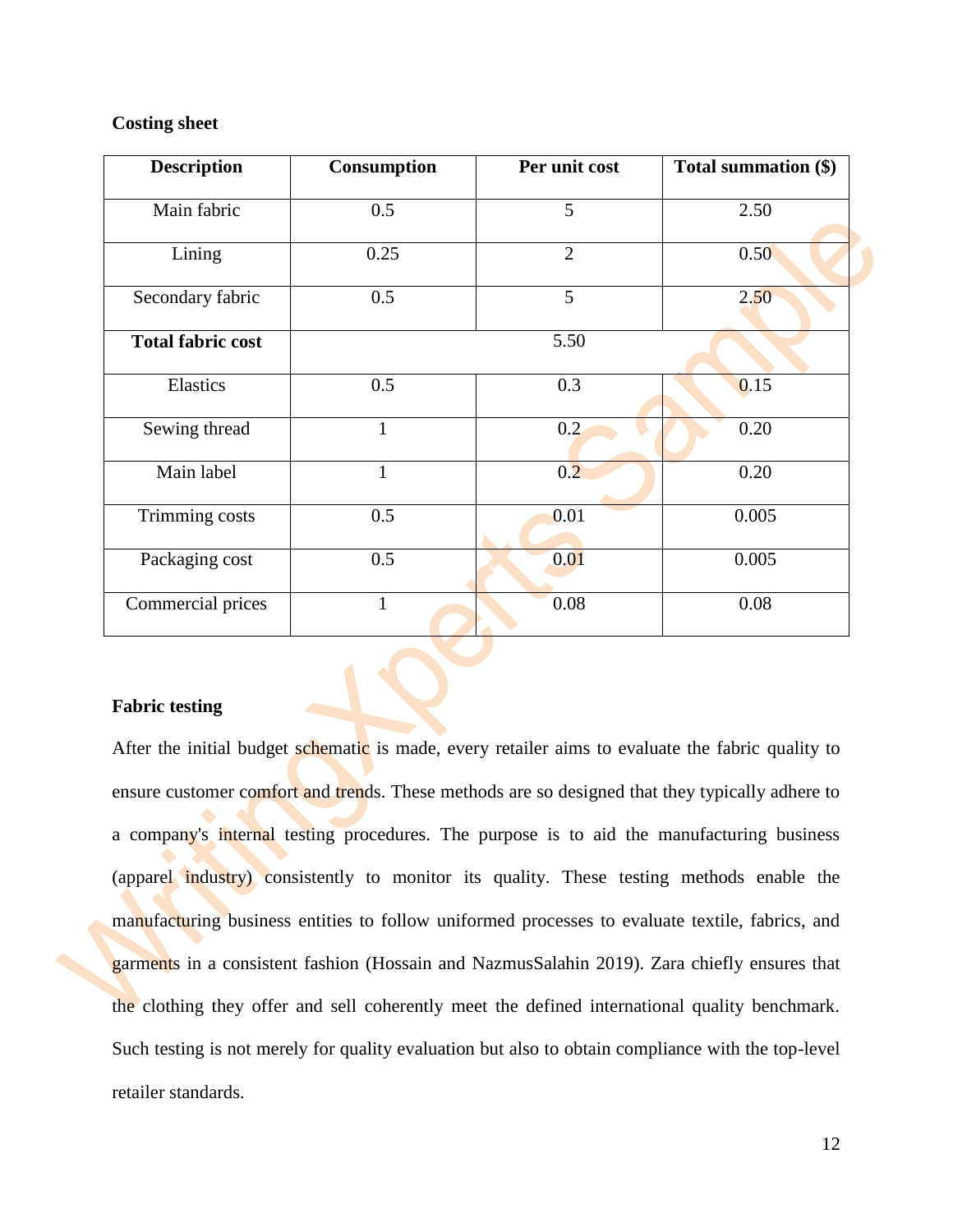The fabric tests maculated for this report are elaborated in the following section.

- I. **Tensile strength:** This testing majorly corresponds to quality and durability. The tensile strength of any garments refers to its capability of withstanding enormous loads/pressure tending to elongate. It aids to resist tension to the clothing material. Some retailers define it as a measurement by which the highest stress a garment can endure while being pulled or stretched before it tears apart is ascertained (Aysa 2019).
- **II. Flammability:** This testing directly corresponds to the main fabric type and the fit of the product (Frattaroli et al. 2016). Since many fabrics have certain ignition rates, each manufacture must undergo this testing before the finished product is released. Also, the clothing fit plays a viable role in how the fast fabric will ignite and cause damage and to what extent.
- III. **Colorfastness:** This test is employed to evaluate the amount of color that is transferred from stained fabric materials to other surfaces just by rubbing. Both dry and wet crocking testing is applied (Aysa 2019). The main rationale behind this testing is to ensure that the original stain (color) of the garments does not fade out upon hand cleaning, dry cleaning, ironing, etc.

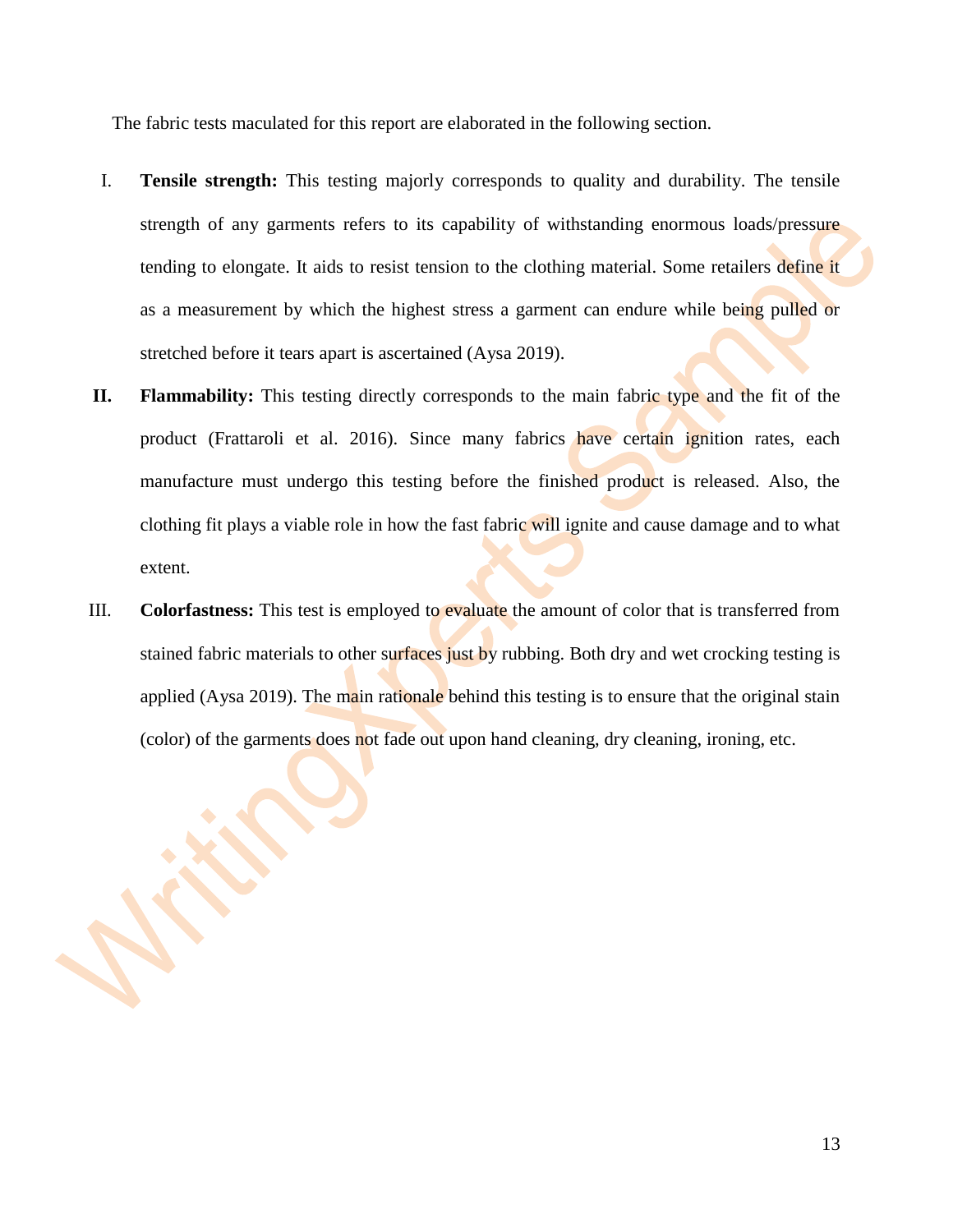# <span id="page-13-0"></span>**Garment 2**



**Figure 4: Fabric Coat in Khaki Marl** 

| <b>Price</b>     | \$22.00 |
|------------------|---------|
| <b>Size Worn</b> |         |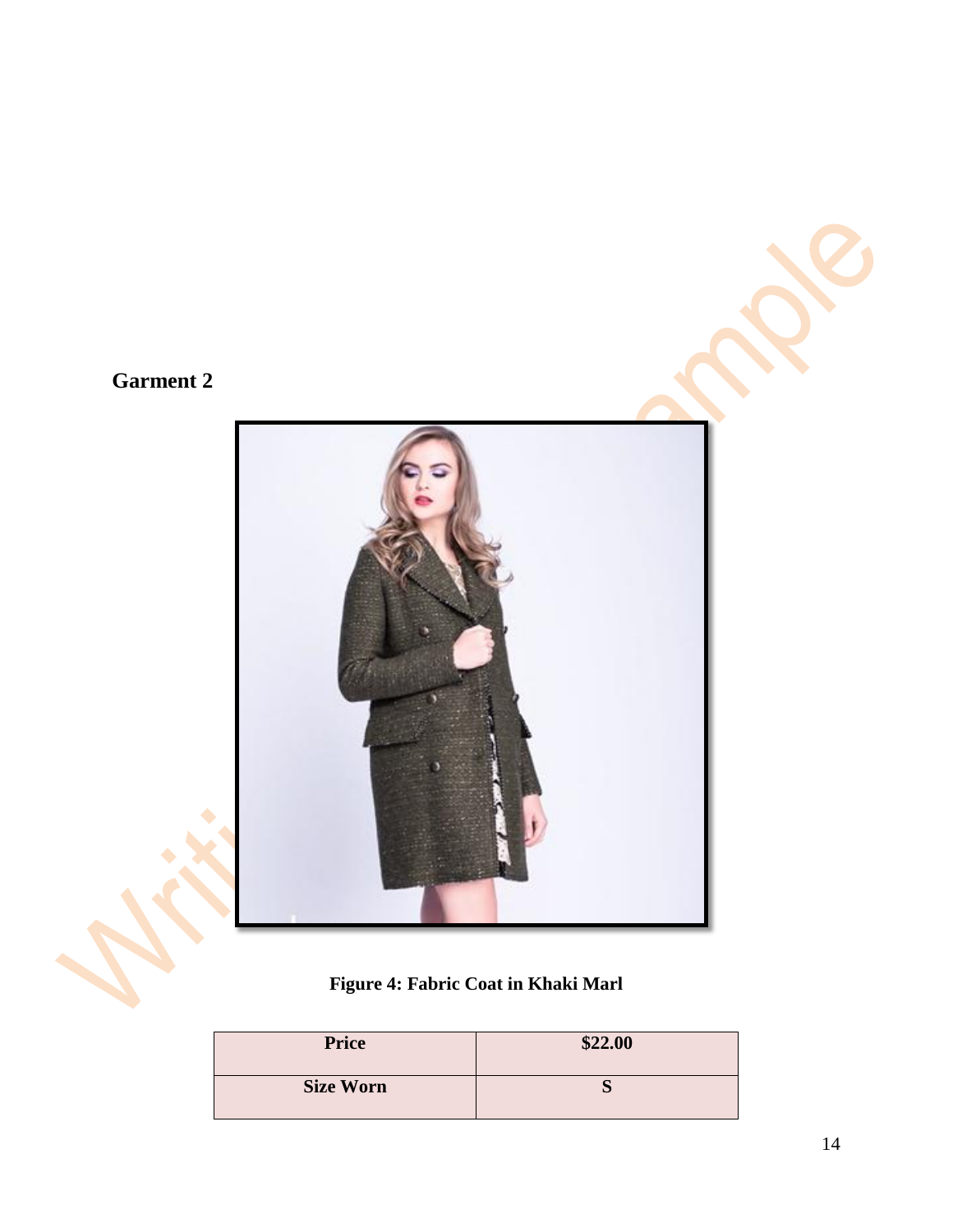| Size range offered | <b>S-XL</b> |
|--------------------|-------------|
|                    |             |

## <span id="page-14-0"></span>**Specification manual**

|                             | <b>GARMENT SPECIFICATION MANUAL</b>                 |
|-----------------------------|-----------------------------------------------------|
|                             |                                                     |
| <b>Contact Person/Phone</b> | XXXXXXXXX                                           |
| <b>Brand Name</b>           | Zara                                                |
| Product details             | Fabric Coat in Khaki Marl                           |
| Fabric Type                 | Jersey fabric; often coated with marl finish        |
|                             | fabric.                                             |
| Product description         | This Khaki Marl Coat has a front straight-cut       |
|                             | typically made of sturdy jersey fabric with a tinge |
|                             | of woolen touch. It has specially designed small    |
|                             | notch lapels, three show buttons at both the ends   |
|                             | and an open front that enhances its trendy look.    |
|                             | Such trench coats fit snug making it more           |
|                             | conformable. Moreover, the globally recognized      |
|                             | khaki color adds on to its aesthetic look. The      |
|                             | quilted design with its fastening toggle and        |
|                             | ribbed cuffs make it trendy and fashionable         |
|                             | among the youngsters. This light tan fabric is      |
|                             | enormously pervasive which defines its rugged       |
|                             | look and unique traits among the users.             |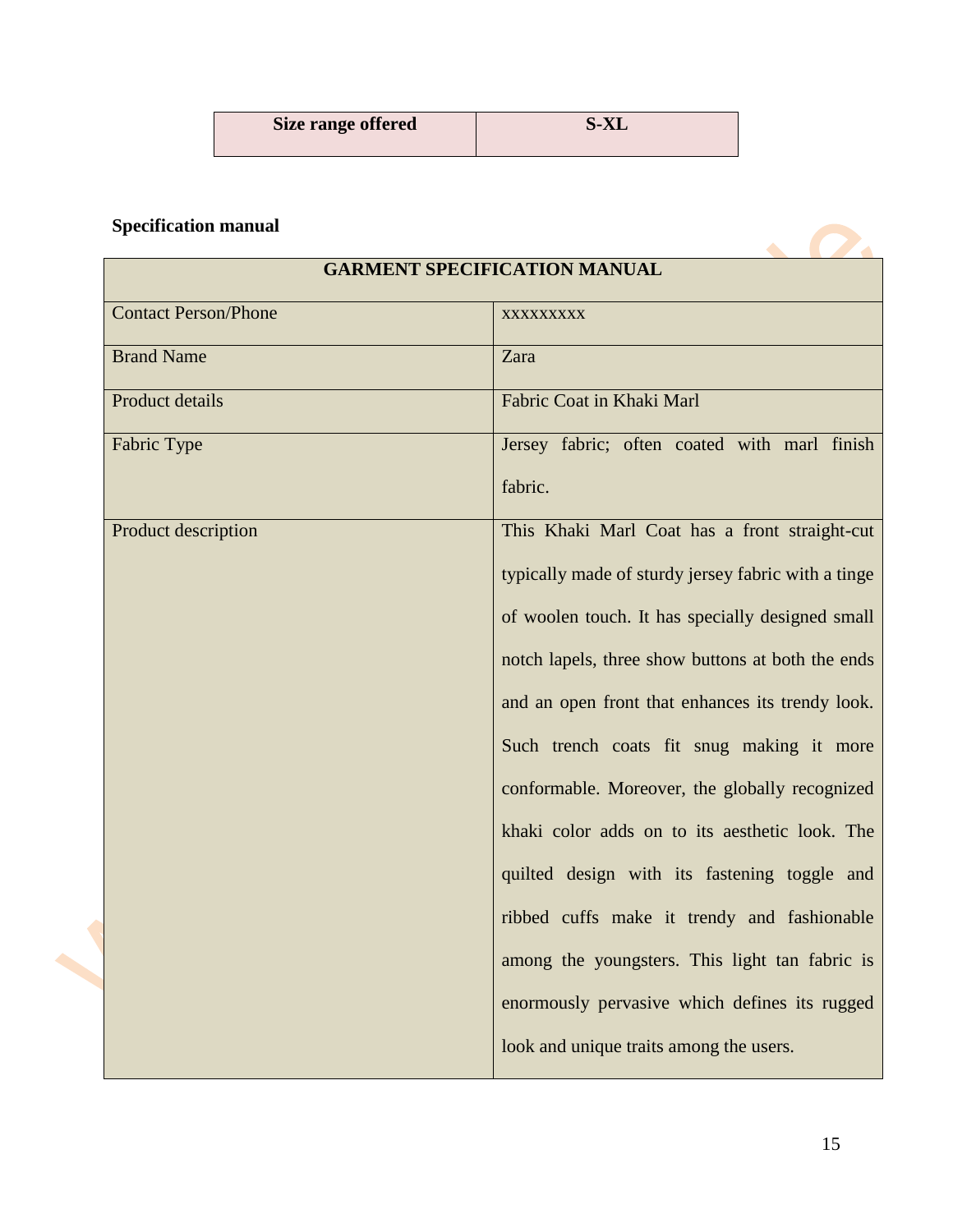| Colors                            | Khaki Marl, Black, Grey, Navy Blue, Beige. |
|-----------------------------------|--------------------------------------------|
| <b>Care Labeling Instructions</b> | Dry Clean. Do Not Bleach.                  |
| Print type                        | Moderately quilted.                        |

|    |                      | <b>Measurement</b> (cm) |
|----|----------------------|-------------------------|
|    |                      |                         |
| 1. | Shoulder             | 16                      |
|    | Shoulder to hem      | 70                      |
|    |                      |                         |
| 2. | Sleeve length        | 58                      |
|    |                      |                         |
|    | Sleeve width         | 30                      |
|    |                      |                         |
|    | Armhole              | 48                      |
|    |                      |                         |
| 3. | Neckline measurement | 35                      |
|    |                      |                         |
| 4. | Hip                  | 51                      |
| 5. | Waist                | 45                      |
|    |                      |                         |
| 6. | <b>Bust</b>          | 42                      |
|    |                      |                         |
| 7. | Length of pocket     | 24                      |
|    |                      |                         |
|    | Width of pocket      | 19                      |
|    |                      |                         |
| 8. | Lower hip            | 47                      |
|    |                      |                         |

# <span id="page-15-0"></span>**Size grading**

|             | Grade   $XS$   |    | S                                                                | M  |    | XL |
|-------------|----------------|----|------------------------------------------------------------------|----|----|----|
|             |                |    | $\vert$ (cm) $\vert$ (cm) $\vert$ (cm) $\vert$ (cm) $\vert$ (cm) |    |    |    |
| <b>Legs</b> | $\overline{4}$ | 80 | 84                                                               | 86 | 90 | 94 |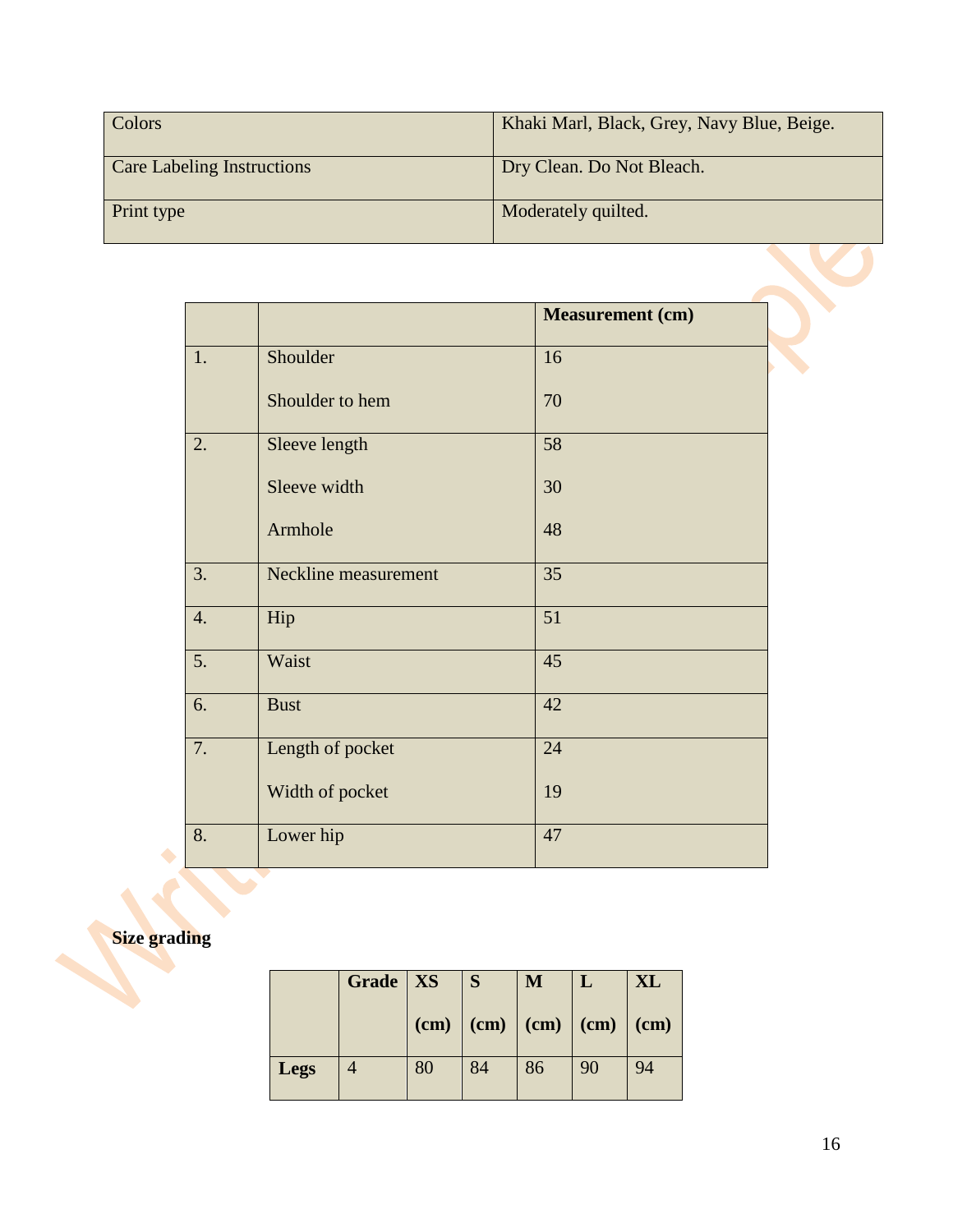| <b>Hips</b>  | $\overline{4}$ | 75 | 79 | 83 | 87 | 91  |
|--------------|----------------|----|----|----|----|-----|
| <b>Waist</b> | $\overline{4}$ | 82 | 86 | 90 | 94 | 98  |
| Lower        | 4              | 86 | 90 | 94 | 98 | 102 |
| hips         |                |    |    |    |    |     |

The size grading in the above table is again prepared as per basic European dimensions; narrower and moderately slimmer. The table consists of the sizes ranging from XS to XL with 4 gradings.

#### <span id="page-16-0"></span>**Pricing details and budgetary breakdown**

The detailed budgetary breakdown of the fabric coat is minutely made to ensure the easy affordability of the clothing. Each item has been calculated based on per unit so that a total approximate costing is derived from the cost sheet. This data will be helpful for all future manufacturing for its easy comprehension and simple per unit charge calculations.

The cost detailed breakdown is shown in the table below.

#### <span id="page-16-1"></span>**Costing sheet**

| <b>Description</b>       | <b>Consumption</b> | Per unit cost | Total summation (\$) |
|--------------------------|--------------------|---------------|----------------------|
| Main fabric              | 0.5                | 5             | 2.50                 |
| Lining                   | 0.5                | $\mathcal{D}$ | 1.00                 |
| Secondary fabric         | 0.5                | 5             | 2.50                 |
| <b>Total fabric cost</b> |                    | 6.00          |                      |
| Elastics                 | 0.5                | 0.2           | 0.10                 |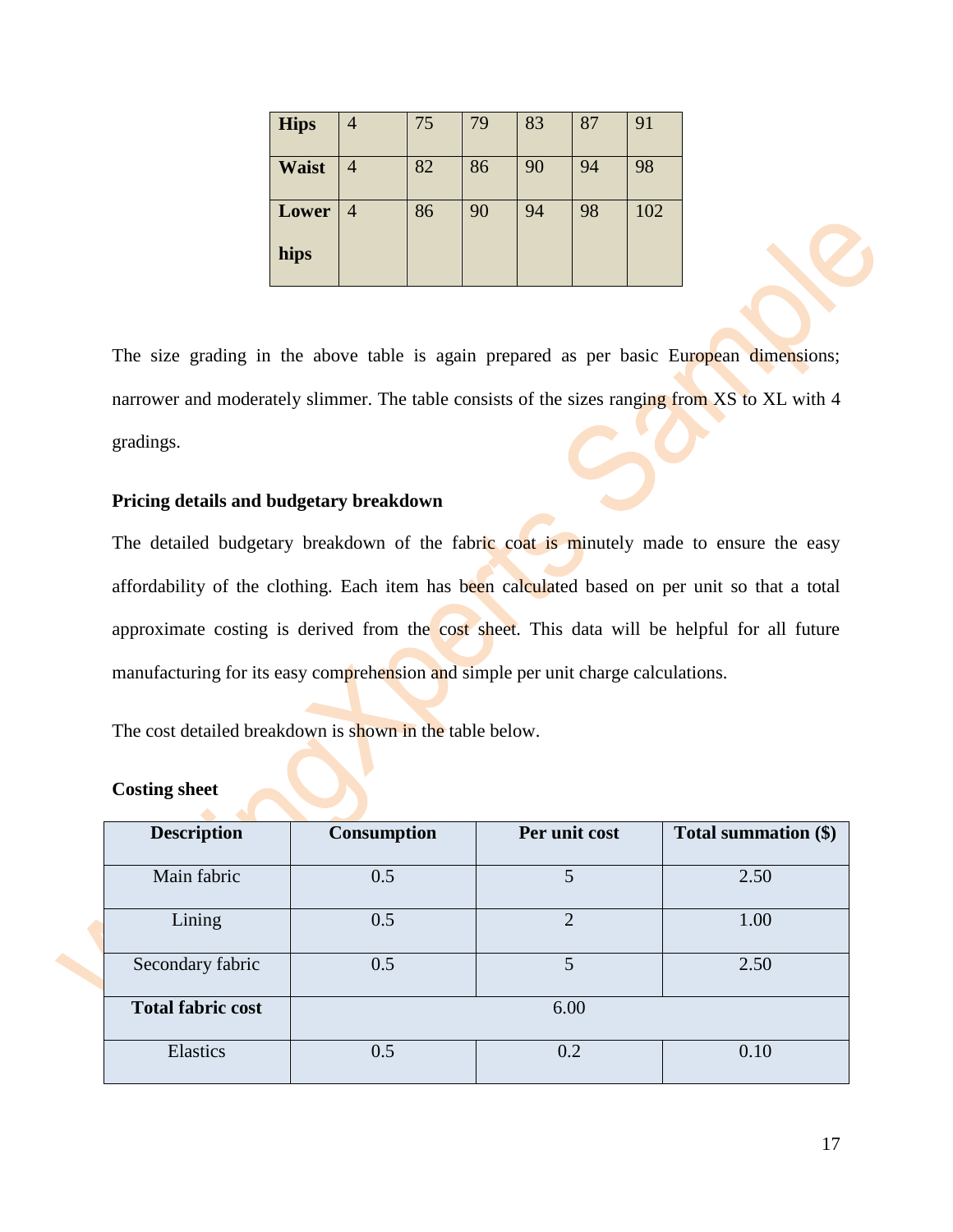| Sewing thread     |                | 0.2  | 0.20  |
|-------------------|----------------|------|-------|
| Main label        |                | 0.2  | 0.20  |
| Trimming costs    | 0.5            | 0.01 | 0.005 |
| <b>Buttons</b>    | $\overline{4}$ | 0.5  | 2.00  |
| Laces             | $\overline{4}$ | 0.5  | 2.00  |
| Packaging cost    | 0.4            | 0.2  | 0.08  |
| Commercial prices |                | 0.09 | 0.09  |

#### <span id="page-17-0"></span>**Fabric testing for Garment 2**

Some of the basic fabric testings need to be undertaken to ensure the garment quality and durability. The ones to be performed for this garment are as follows:

#### **I. Tensile strength.**

- **II. Flammability.**
- **III. Tear strength:** This is a typical fabric feature to be tested. It corresponds to the force needed to initiate or to continue tearing a specific fabric material. This is done in warp or weft direction under appropriate yet docile conditions. Using composites is an effective way of improving a garment's tear strength.
- **IV. Appearance retention:** This is done after laundering to check the retention rate of the garment. That is if the appearance has altered before and after putting the same in the washer machine. This testing focuses on enhancing the dual rub ratings. Additionally, a seam strength test can be performed to assure that the extensive sewing on the coat is intact post washing and will not scoop out owing to light washing pressure.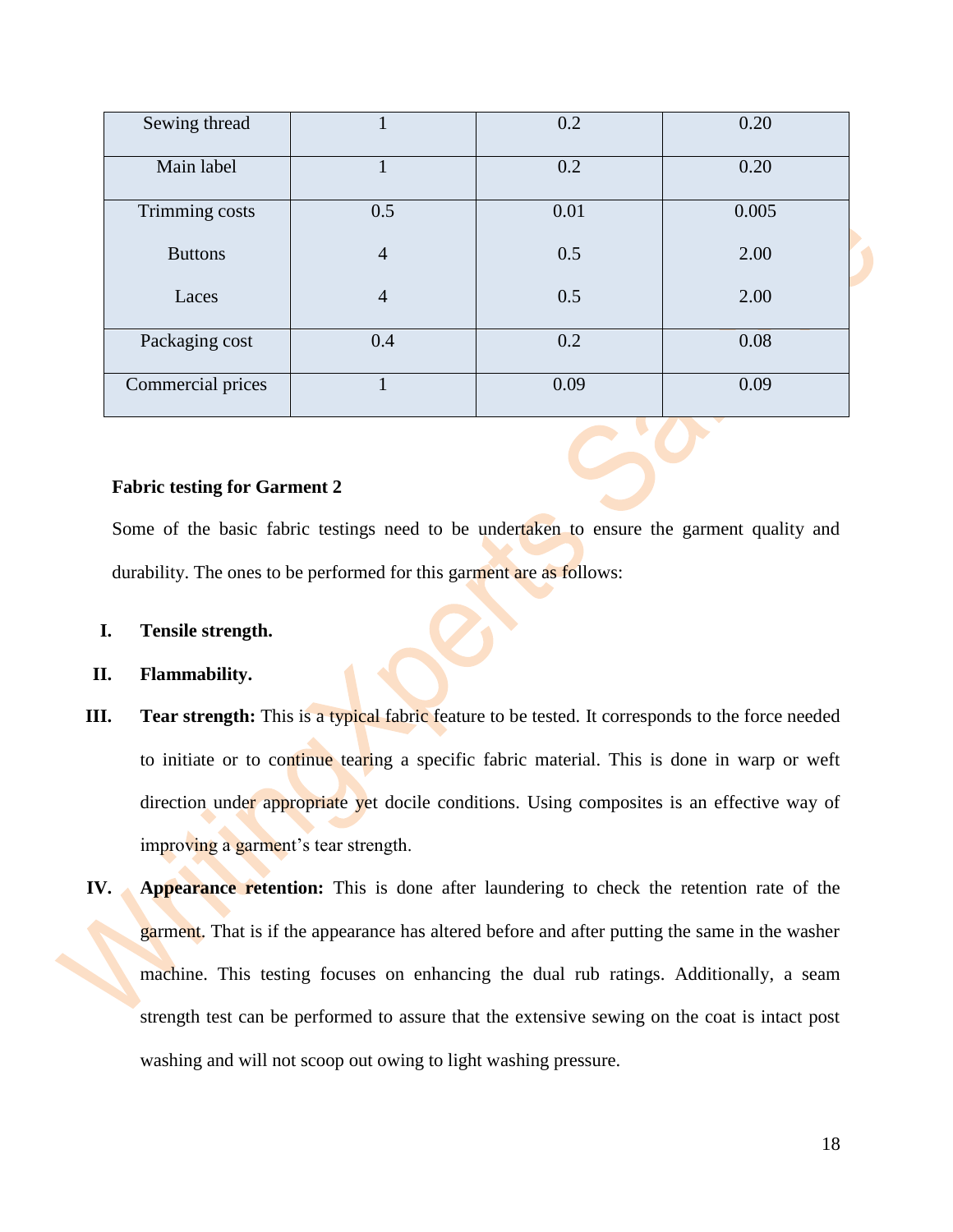**V. Abrasion resistance:** This testing is essential to check for the fabric's ability to resist uneven surface wearing owing to flat rubbing or surface contact with some other material (Radmanovac, Ćirković and Šarac 2017).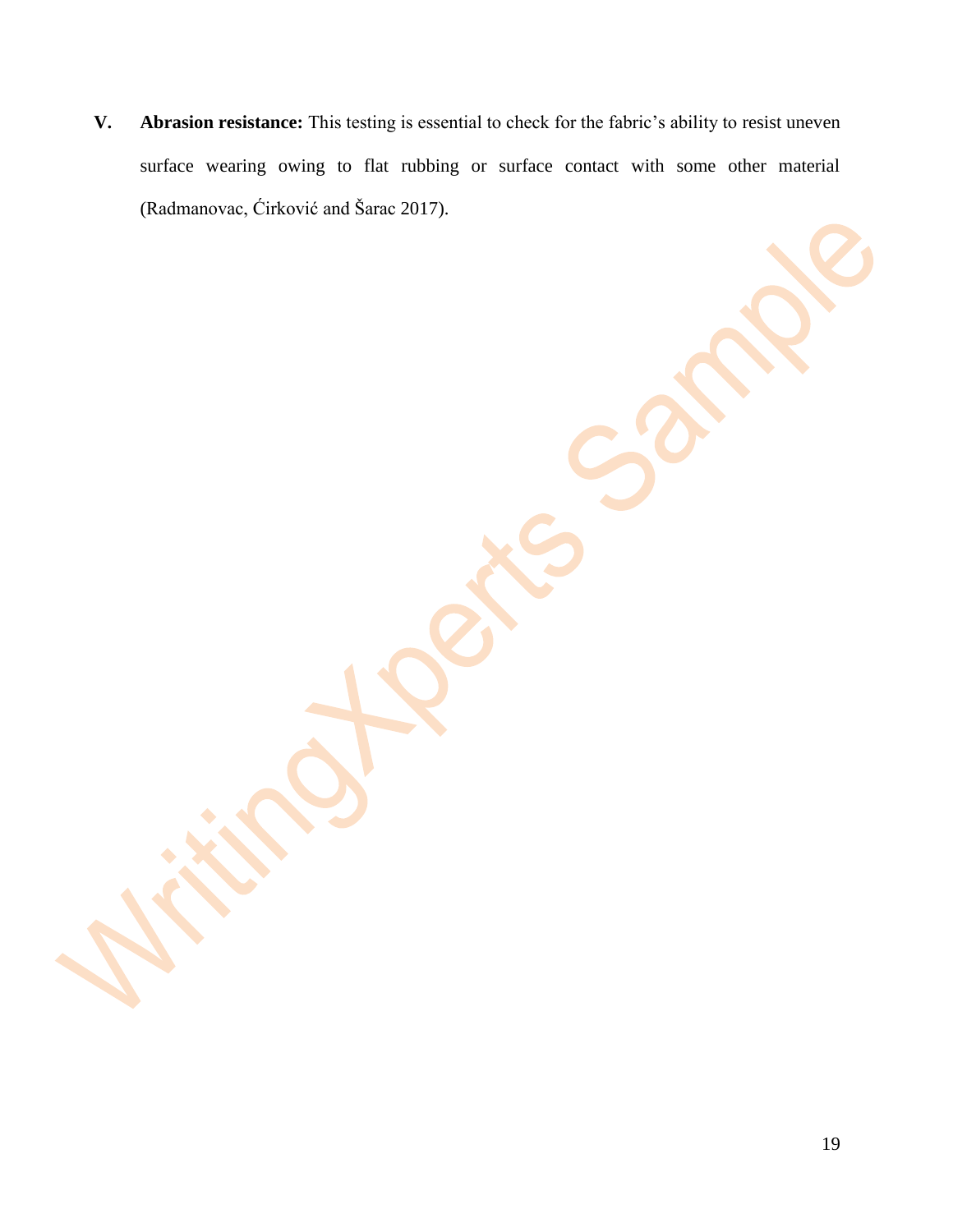# <span id="page-19-0"></span>**Garment 3**



**Figure 4: Zara's fabricated summer dress collection**

| <b>Price</b>              | \$59.00      |
|---------------------------|--------------|
| <b>Size Worn</b>          |              |
| <b>Size range offered</b> | <b>XS-XL</b> |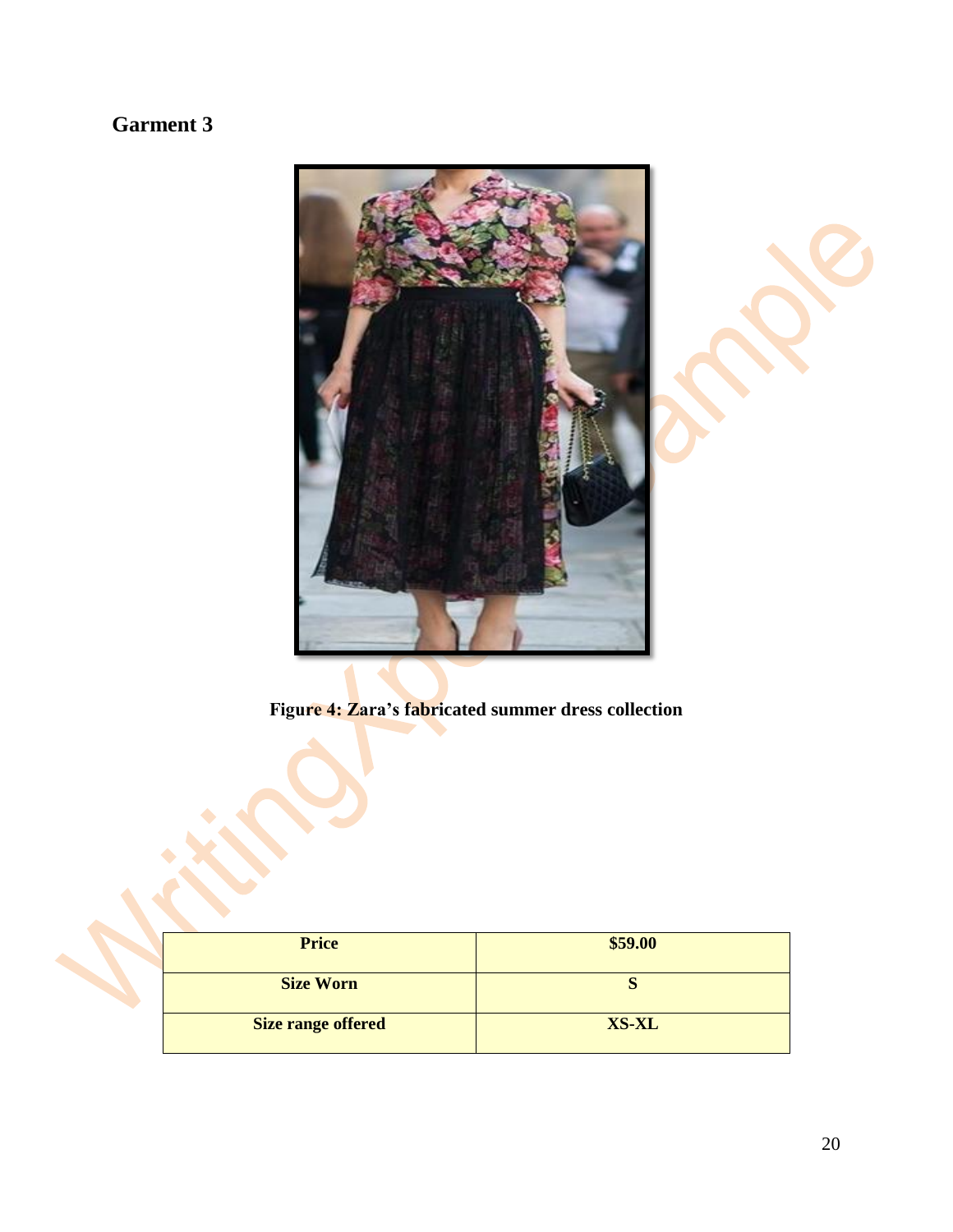## <span id="page-20-0"></span>**Specification manual**

|                                   | <b>GARMENT SPECIFICATION MANUAL</b>                  |  |  |
|-----------------------------------|------------------------------------------------------|--|--|
| <b>Contact Person/Phone</b>       | XXXXXXXXX                                            |  |  |
| <b>Brand Name</b>                 | Zara                                                 |  |  |
| <b>Product details</b>            | <b>Fabricated Summer Flare Dress</b>                 |  |  |
| <b>Fabric Type</b>                | Recycled cotton fabric blended with acrylic          |  |  |
|                                   | material.                                            |  |  |
| <b>Product description</b>        | This is an easy wrap floral dress for the summer     |  |  |
|                                   | season. The comfortable cotton fabrics with          |  |  |
|                                   | acrylic blend suits all occasions making this        |  |  |
|                                   | product a versatile material. The apparel is of      |  |  |
|                                   | medium length touching just below the knees till     |  |  |
|                                   | the ankles. It has light flares at the bottom giving |  |  |
|                                   | it a classic look. It comes with a lace-like black   |  |  |
|                                   | material tied along the waistline till the ankle.    |  |  |
|                                   | This latest trend is very much in vogue among        |  |  |
|                                   | the corporate goers or for a simple weekend          |  |  |
|                                   | outing.                                              |  |  |
| <b>Colors</b>                     | Mix and match.                                       |  |  |
| <b>Care Labeling Instructions</b> | Machine wash is permissible. Do Not Bleach.          |  |  |
| <b>Print type</b>                 | Floral.                                              |  |  |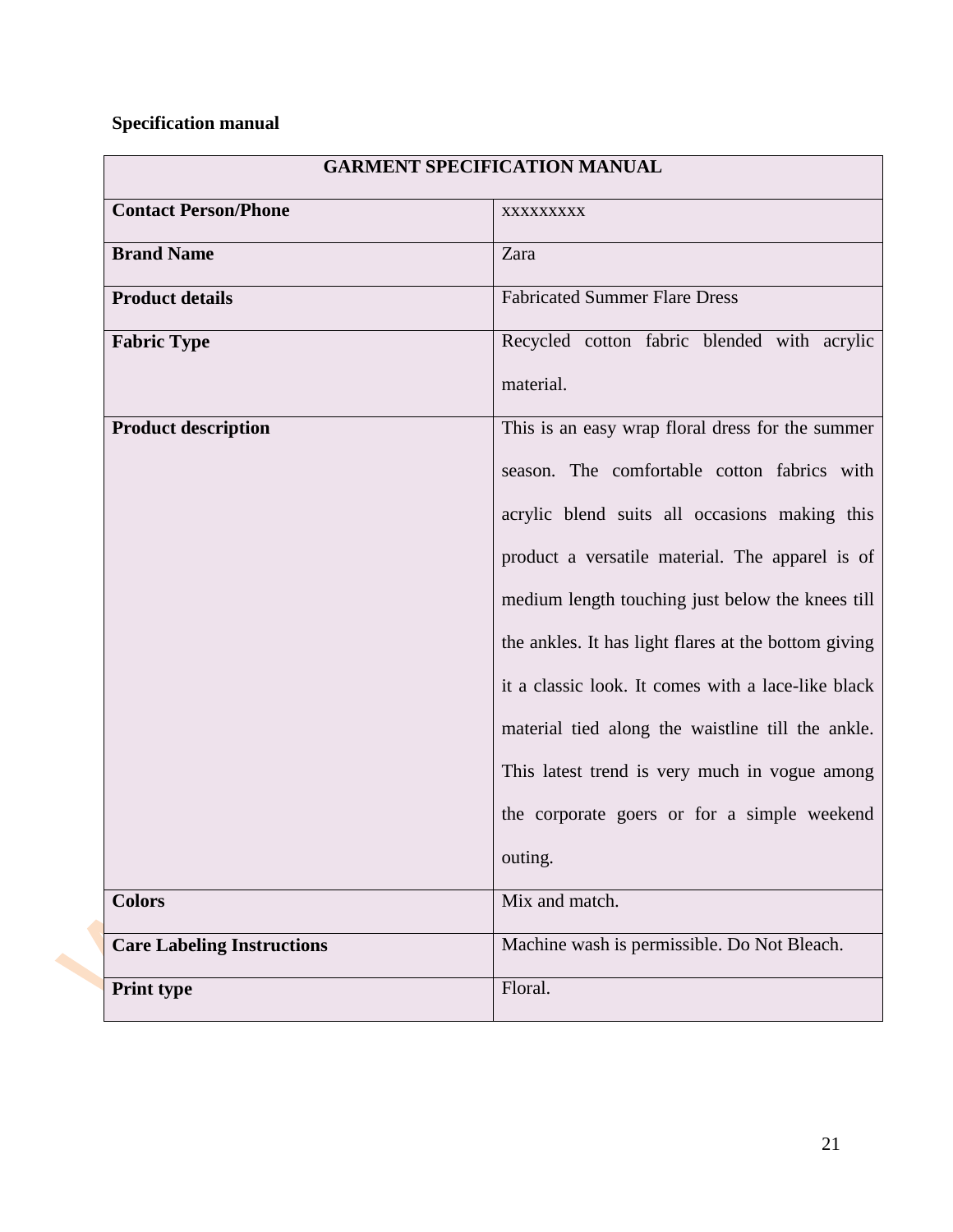|    |                         | <b>Measurement</b> (cm) |  |
|----|-------------------------|-------------------------|--|
| 1. | Shoulder                | 16                      |  |
|    | Shoulder to hem         | 70                      |  |
| 2. | Sleeve length           | 58                      |  |
|    | Sleeve width            | 30                      |  |
|    | Armhole                 | 48                      |  |
|    | Arm sleeve width        | 25                      |  |
| 3. | Neckline opening length | 20                      |  |
| 4. | Hip                     | 50                      |  |
| 5. | Waist                   | 50                      |  |
| 6. | <b>Bust</b>             | 45                      |  |
| 7. | Lower hip               | 48                      |  |

# <span id="page-21-0"></span>**Size grading**

|              | Grade          | <b>XS</b> | S      | M      | L    | <b>XL</b> |
|--------------|----------------|-----------|--------|--------|------|-----------|
|              |                | (cm)      | $(cm)$ | $(cm)$ | (cm) | $(cm)$    |
| Legs         | $\overline{4}$ | 80        | 84     | 86     | 90   | 94        |
| <b>Hips</b>  | $\overline{4}$ | 72        | 76     | 80     | 84   | 89        |
| <b>Waist</b> | $\overline{4}$ | 82        | 86     | 90     | 94   | 98        |
| Lower        | $\overline{4}$ | 83        | 87     | 91     | 95   | 99        |
| hips         |                |           |        |        |      |           |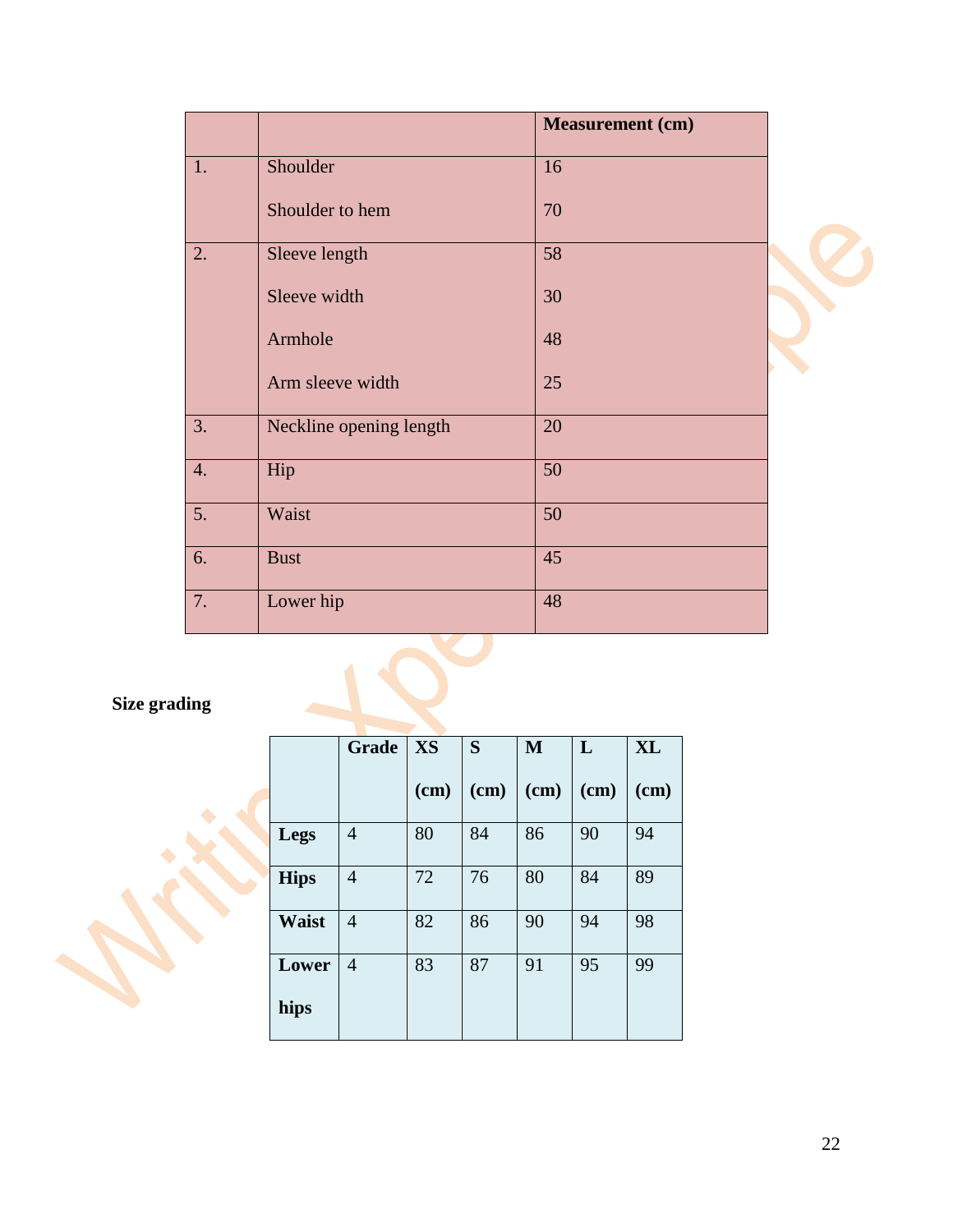#### <span id="page-22-0"></span>**Pricing details and budgetary breakdown**

The price detail of the denim jeans is similar to the pleated trousers from Zara.

The cost detailed breakdown is shown in the table below.

#### <span id="page-22-1"></span>**Costing sheet**

| <b>Description</b>       | <b>Consumption</b> | Per unit cost     | <b>Total summation (\$)</b> |
|--------------------------|--------------------|-------------------|-----------------------------|
| Main fabric              | 1.5                | 5                 | 7.50                        |
| Lining                   | 0.5                | $\overline{2}$    | 1.00                        |
| <b>Secondary fabric</b>  | 0.5                | $\overline{5}$    | 2.50                        |
| <b>Total fabric cost</b> |                    | 11.00             |                             |
| <b>Elastics</b>          | 0.5                | 0.2               | 0.10                        |
| Sewing thread            | $\mathbf{1}$       | 0.4               | 0.40                        |
| Main label               | $\mathbf{1}$       | 0.4               | 0.40                        |
| <b>Trimming costs</b>    | 0.5                | $\overline{0.01}$ | 0.005                       |
| <b>Buttons</b>           | $\overline{4}$     | 0.5               | 2.00                        |
| Laces                    | $\overline{4}$     | 0.5               | 2.00                        |
| Packaging cost           | 0.5                | 0.2               | 0.10                        |
| <b>Commercial prices</b> | $\mathbf{1}$       | 0.08              | 0.08                        |

#### <span id="page-22-2"></span>**Fabric testing for Garment 3**

Enhancing customer awareness is eventually making clothing quality testing even more critical than ever (Radmanovac, Ćirković and Šarac 2017). For this particular some of the most common testing procedure to be used is as follows: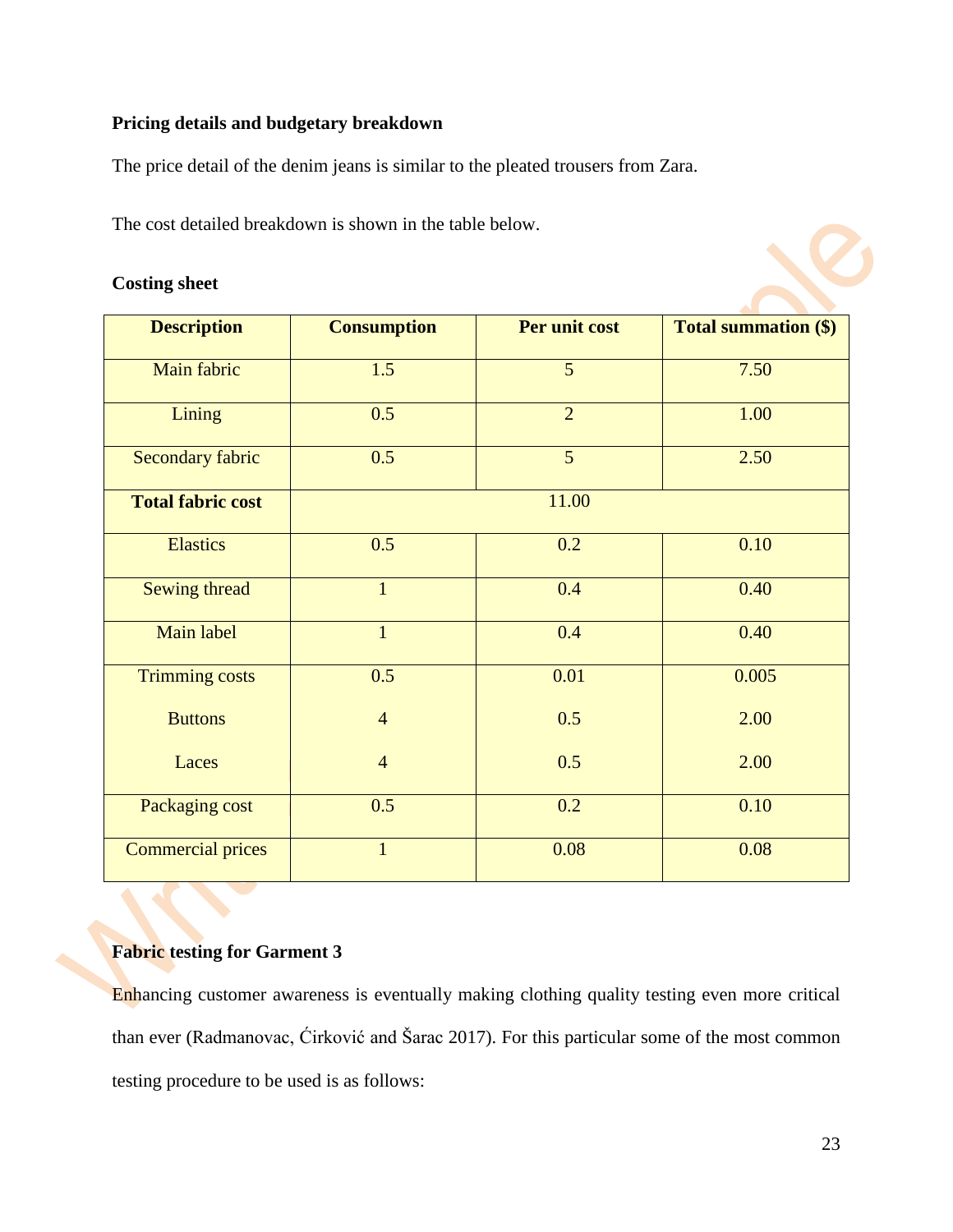- Appearance retention.
- Tensile strength.
- Fitting dimension check.
- Waterproof test.
- Colorfastness.
- Symmetry check.
- Flammability

# <span id="page-23-0"></span>**Garment 4**

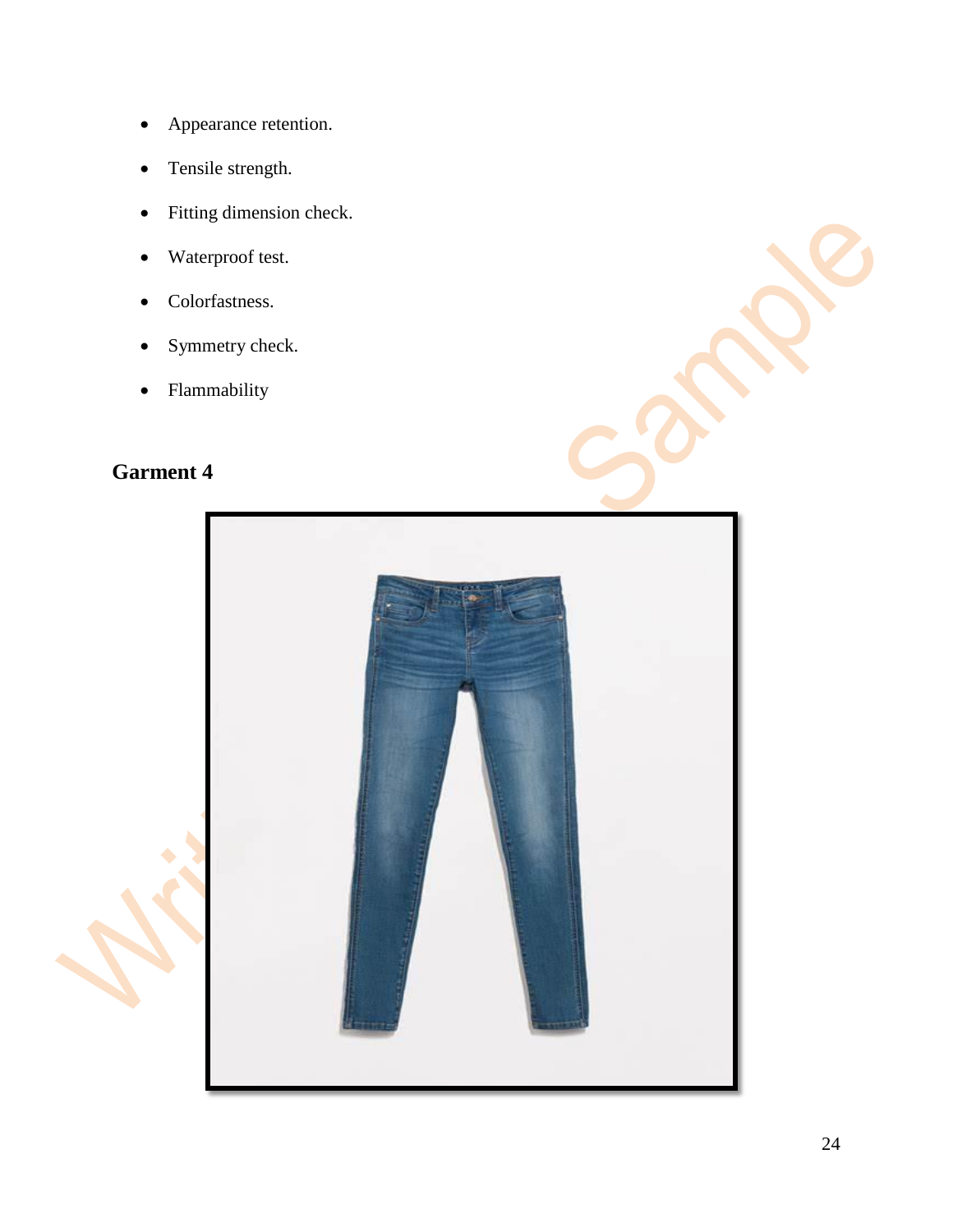#### **Figure 6: Zara mid-rise Denim Fabric Jeans**

| <b>Price</b>              | \$25.99      |  |
|---------------------------|--------------|--|
| <b>Size Worn</b>          |              |  |
| <b>Size range offered</b> | <b>XS-XL</b> |  |

Zara's denim fabrics are one of its most iconic clothing materials known all across the globe. Such fabrics are comfortable and are best suited irrespective of any climatic conditions. Also, the usage of specialized denim fabric harbors a collateral advantage for different other garments.

#### <span id="page-24-0"></span>**The specification data sheet**

| <b>GARMENT SPECIFICATION MANUAL</b> |                                                                                                                                                                                                                                                                                                        |  |  |
|-------------------------------------|--------------------------------------------------------------------------------------------------------------------------------------------------------------------------------------------------------------------------------------------------------------------------------------------------------|--|--|
| <b>Contact Person/Phone</b>         | <b>XXXXXXXXX</b>                                                                                                                                                                                                                                                                                       |  |  |
| <b>Brand Name</b>                   | Zara                                                                                                                                                                                                                                                                                                   |  |  |
| Product details                     | <b>Denim Jeans</b>                                                                                                                                                                                                                                                                                     |  |  |
| Fabric Type                         | Denim fabric; sturdy cotton woven with warp<br>textiles.                                                                                                                                                                                                                                               |  |  |
| Product description                 | The classic blue denim possesses 100% cotton<br>fabrics blended with polyester and tinge of<br>spandex. It is featured by riveted reinforcements<br>and made of pure denim fabrics. It has a slim fit<br>appearance but often manufactured as super<br>skinny fits. It has two medium-sized pockets at |  |  |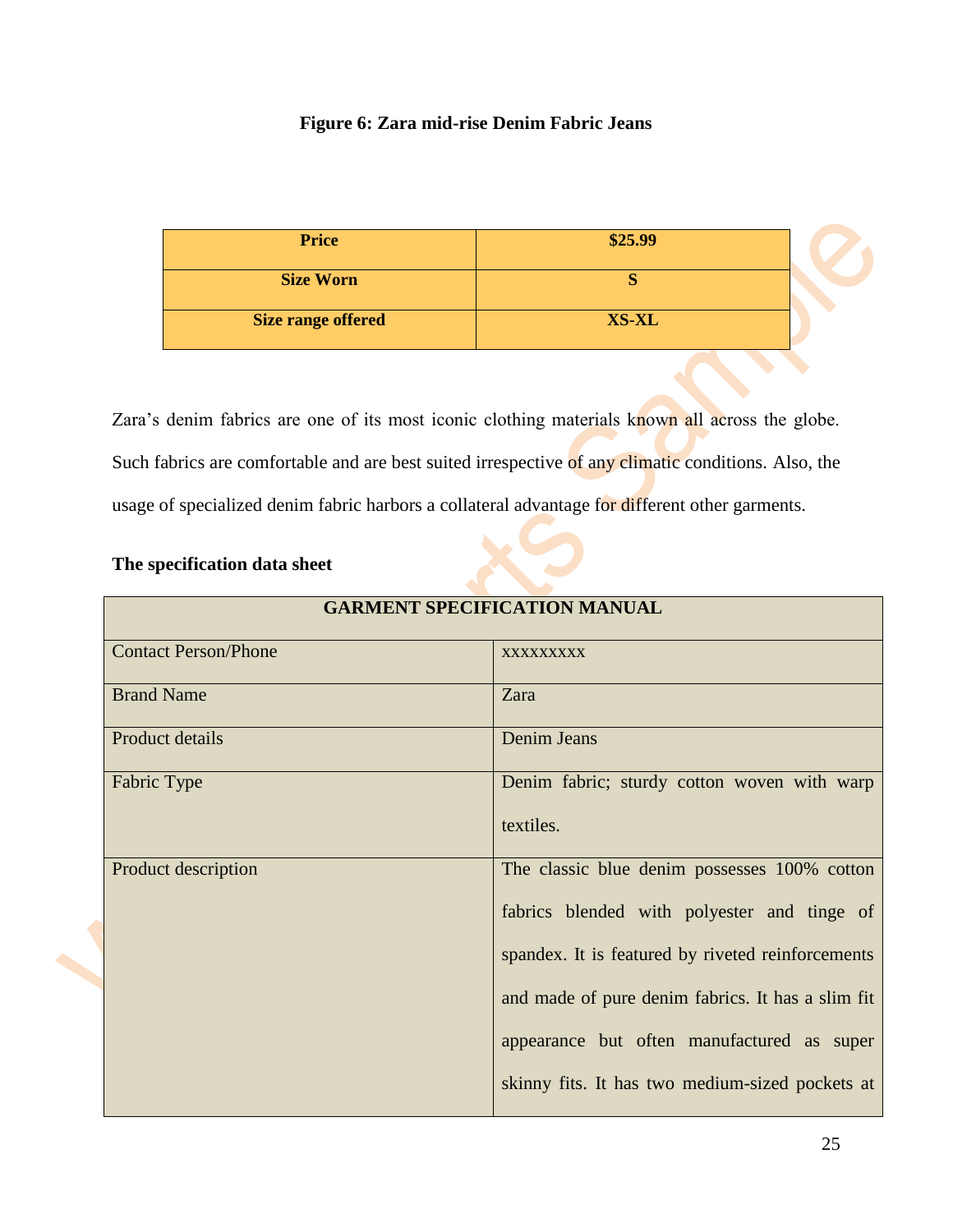|                                   | both ends and two at the back. The cotton           |  |  |
|-----------------------------------|-----------------------------------------------------|--|--|
|                                   | material is spun and extensively made in a way      |  |  |
|                                   | that it is freed from substantial debris. Its stern |  |  |
|                                   | durability does not let it wear or snap apart too   |  |  |
|                                   | easily. Sometimes, the high-end version also has    |  |  |
|                                   | a tinge of chambray fabrics making its overall      |  |  |
|                                   | cost a little pricey. It has a broadened waist area |  |  |
|                                   | for attaching belts. The twill weaving of the       |  |  |
|                                   | denim jeans distinguishes its appearance from       |  |  |
|                                   | cotton pants. It follows an indigo dyeing           |  |  |
|                                   | procedure.                                          |  |  |
| Colors                            | Blue.                                               |  |  |
| <b>Care Labeling Instructions</b> | Plain washing is allowed. Do not bleach.            |  |  |
| Print type                        | Normal faded.                                       |  |  |

| <b>Categories</b> | <b>Measurements (cm)</b> |
|-------------------|--------------------------|
| Hip               | 94                       |
| Lower hip         | 81                       |
| Waist             | 66                       |

#### <span id="page-25-0"></span>**Size grading**

The table below has all the size gradation range for this Denim product.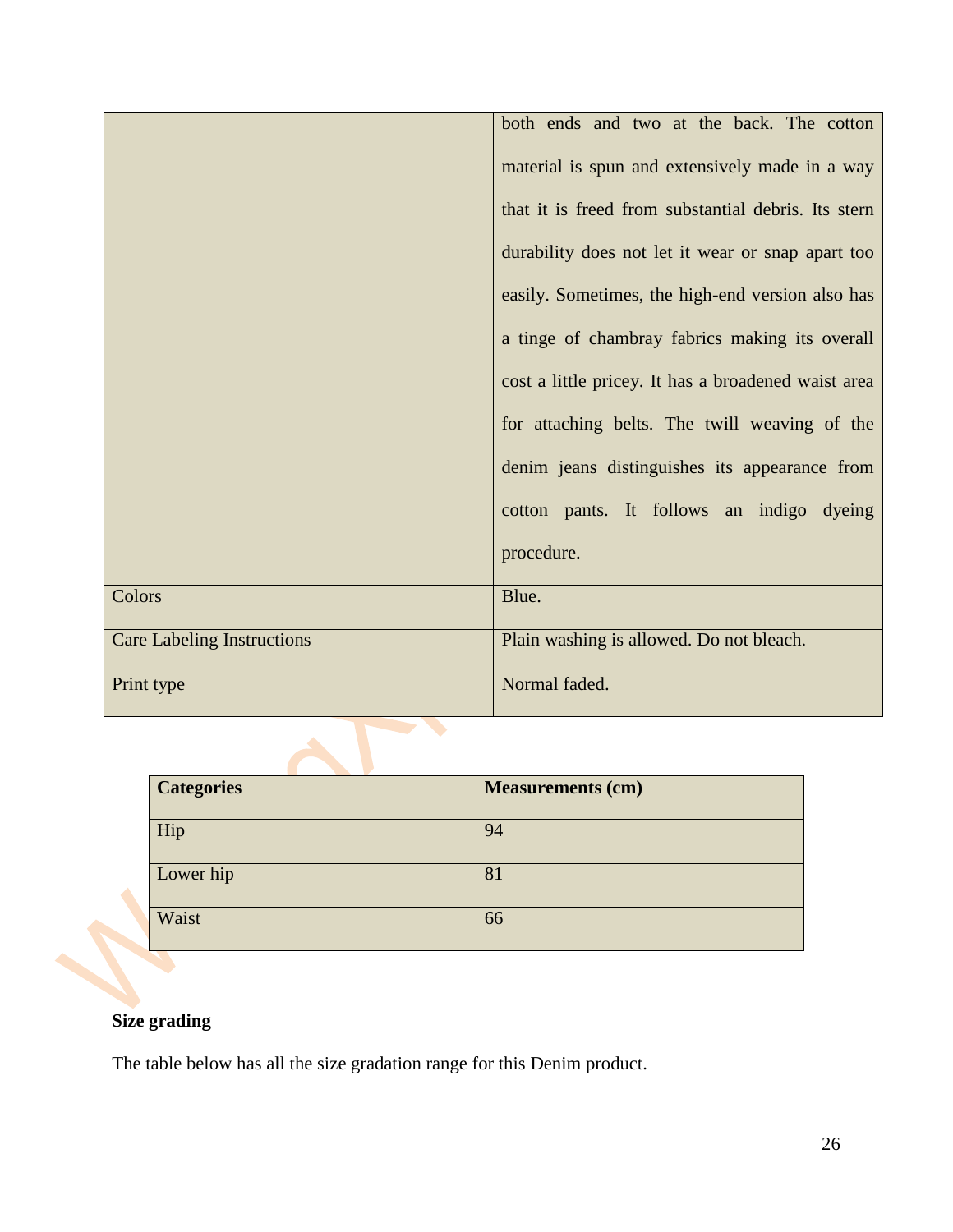|               | Grade          | <b>XS</b> | S    | M    | L      | <b>XL</b> |
|---------------|----------------|-----------|------|------|--------|-----------|
|               |                | (cm)      | (cm) | (cm) | $(cm)$ | $cm$ )    |
| Legs          | $\overline{4}$ | 50        | 54   | 58   | 62     | 64        |
| <b>Hips</b>   | $\overline{4}$ | 90        | 94   | 98   | 102    | 106       |
| <b>Waist</b>  | $\overline{4}$ | 62        | 66   | 70   | 76     | 82        |
| Lower<br>hips | $\overline{4}$ | 77        | 81   | 85   | 89     | 94        |
|               |                |           |      |      |        |           |



The size grading is kept at 4 and following the standard measurements of Zara outlets. Each measurement is kept in centimeter with a size range from XS to XL.

#### <span id="page-26-0"></span>**Pricing details and budgetary breakdown**

#### <span id="page-26-1"></span>**Costing sheet**

| <b>Description</b>       | <b>Consumption</b> | Per unit cost  | <b>Total summation (\$)</b> |  |
|--------------------------|--------------------|----------------|-----------------------------|--|
| Main fabric              | 0.5                | $\overline{4}$ | 2.00                        |  |
| Lining                   | 0.25               | $\overline{2}$ | 0.50                        |  |
| Secondary fabric         | 0.5                | 5              | 2.50                        |  |
| <b>Total fabric cost</b> |                    | 5.50           |                             |  |
| <b>Elastics</b>          | 0.5                | 0.2            | 0.10                        |  |
| Sewing thread            |                    | 0.4            | 0.40                        |  |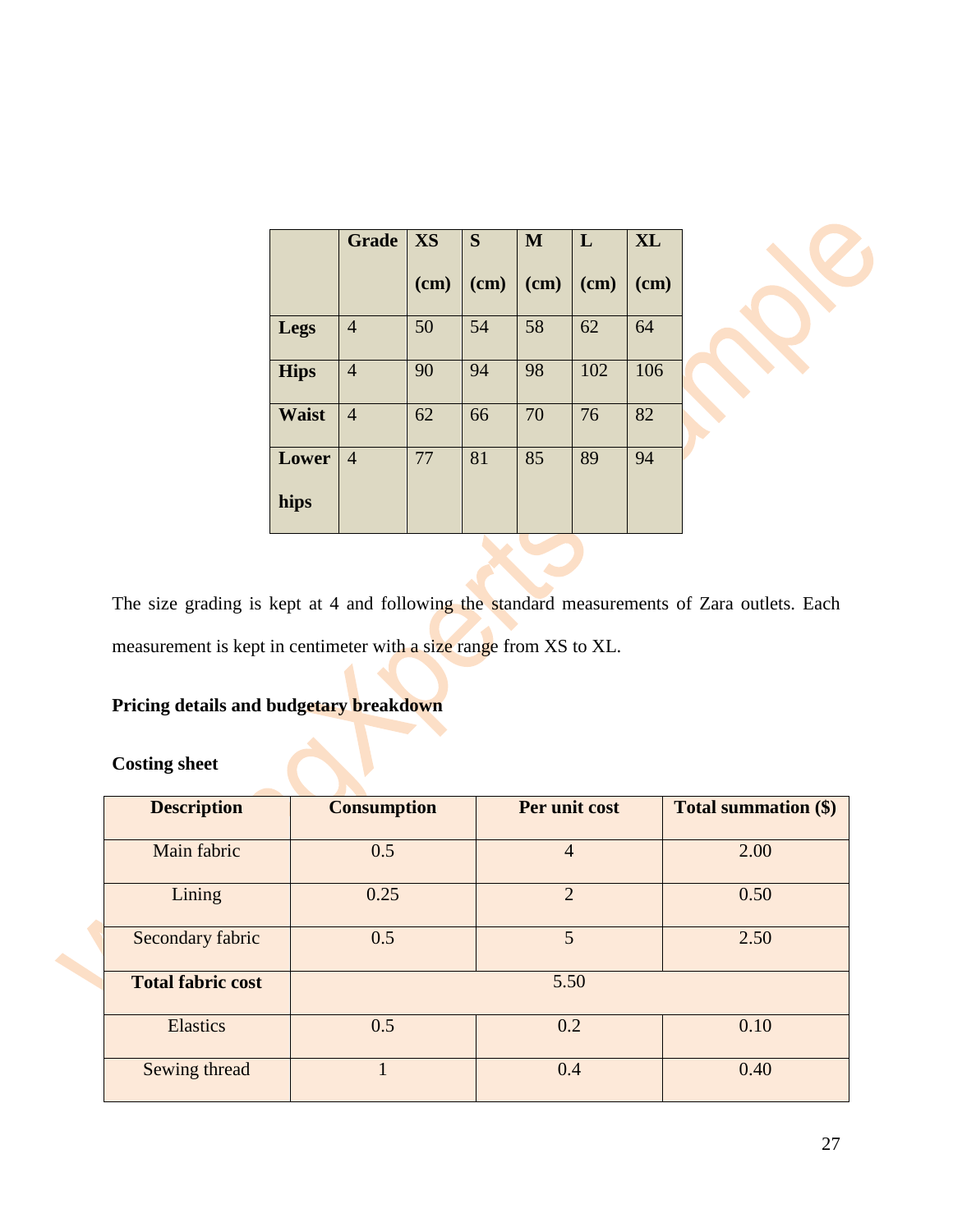| Main label            |                | 0.5  | 0.50  |
|-----------------------|----------------|------|-------|
| <b>Trimming costs</b> | 0.5            | 0.01 | 0.005 |
| <b>Buttons</b>        | $\overline{4}$ | 0.2  | 0.80  |
|                       |                |      |       |
| Packaging cost        | 0.5            | 0.2  | 0.10  |
| Commercial prices     |                | 0.5  | 0.50  |

#### <span id="page-27-0"></span>**Fabric testing**

On today's date, any educated buyer prefers apparel having a blend of style and quality (Mayrhofer and Roederer 2016). Just like the other apparels, the following testing is to be performed to ensure the denim quality.

- Color shading and colorfastness.
- Size fitting check.
- Waterproof test.
- Symmetry check.
- Flammability.
- Adhesive check.
- Abrasion resistance.
- Zip quality check.

All the above quality control checks will help the manufacture to categorically evaluate the worth and quality standard of the brand's clothing. Apart from the ones mentioned above, other laboratory tests that evaluate the regulatory requirements can also be included. This will also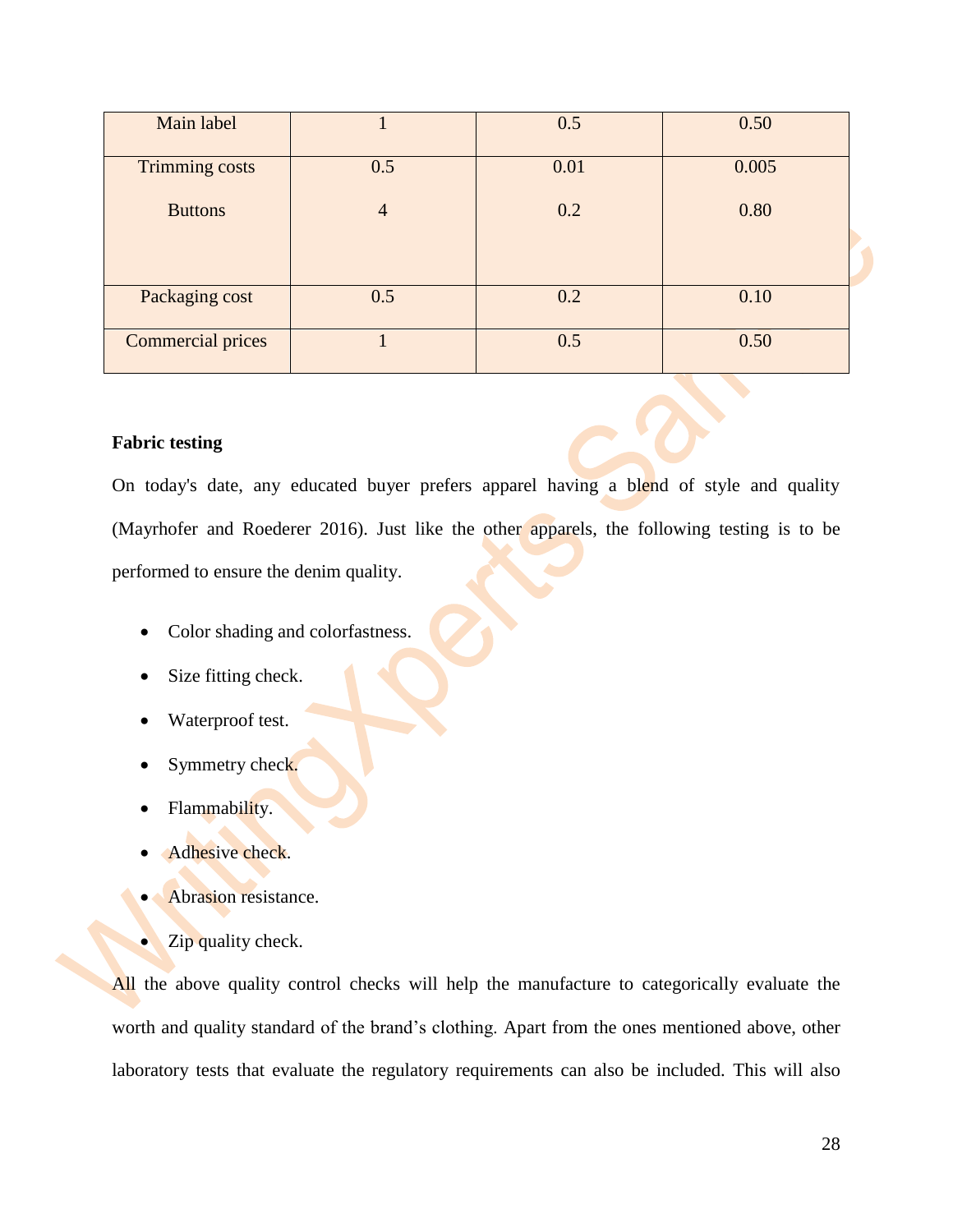assist in ameliorating their apparel stability to establish their stern foothold in the destination market.

#### <span id="page-28-0"></span>**Recommendations**

Zara is a multifaceted retail brand with all the necessary ingredients that make it stand above its contemporaries (Mayrhofer and Roederer 2016). However, every business harbors some areas of additional improvisation so that it suits better in the convoluted market architecture. Based on the above concerns, the areas that Zara should be focusing on are as follows:

- i. The utilization of clothing materials mainly fabrics requires experience and knowledge. Zara needs to inculcate new employee training on computerized designs thereby optimizing fabric consumption based on varied designs and gradation.
- ii. Cutting room practices to alter the garment design also improves fabric utilization. Sometimes, lowering the overall dimensions help. For example, if  $+/- 0.5$  cm is the tolerance, it is often solicited to work towards its lower end to obtain the desired quality.

#### <span id="page-28-1"></span>**Conclusion**

As seen, for any retailer fabric is considered as the most indispensable ingredient. It not only offers a classic identity to the garment but also bestows quality and worth to the potential purchases. Improper fabric selection can impact the overall look and feel of the garment and can potentially slur the reputation of the brand offering it. In the retail market, Zara is among those innovative brands that collectively focus on improving its fabric types with time and exposures to newer aspects of clothing. The testing procedure mentioned in this shred of the report is satisfactory and well accepted by the most common quality standards. Such testing is equally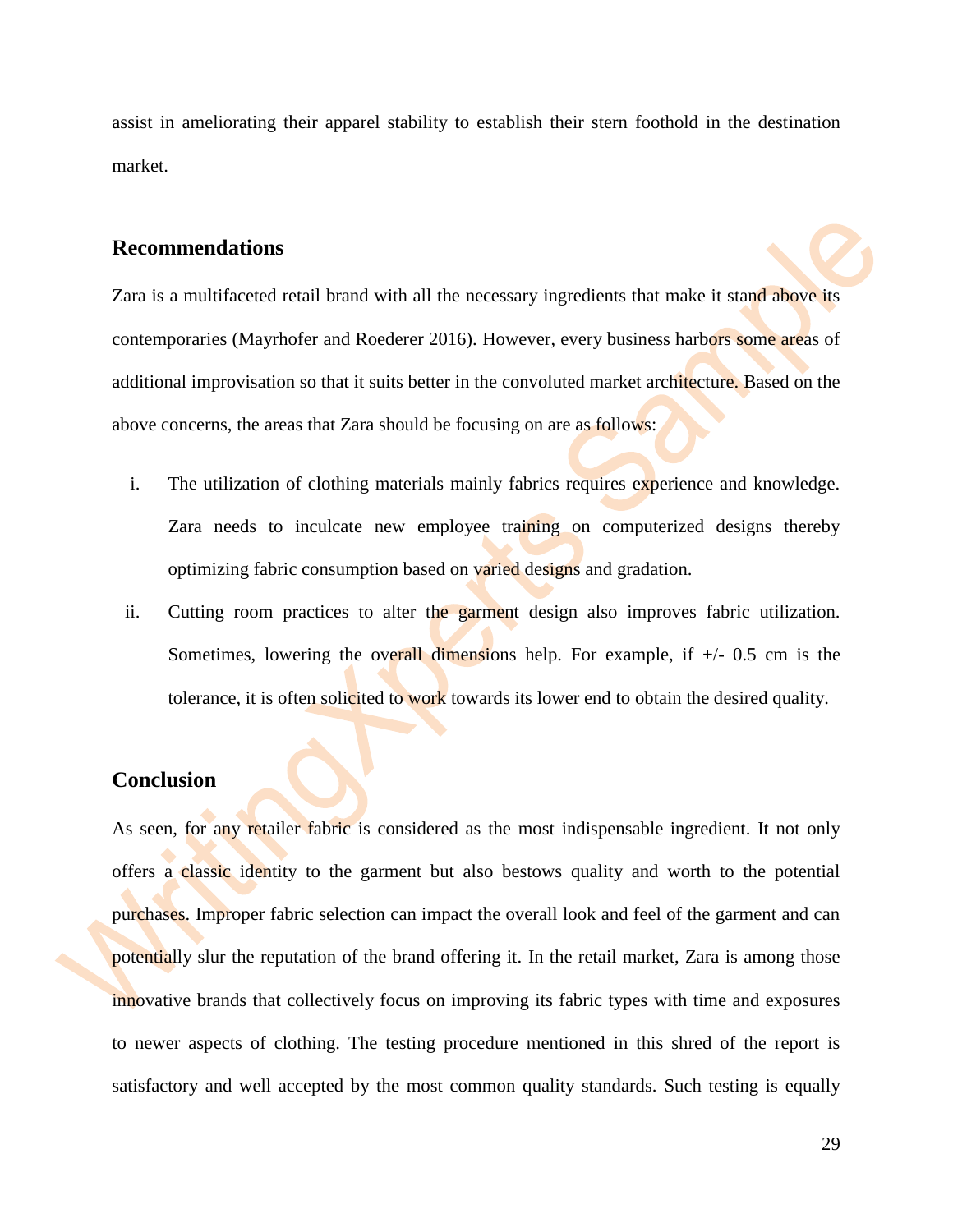significant to both the fashion industry and also its wide range of prospective consumers. In these aspects, Zara stands strong among its potential competitors owing to its diligent performance to monitor quality fashion. Its production capacity never exhibits any alterations and fraudulence. Hence, in conclusion, it can be stated that the prodigious impact of fabrics on garments is crucial in determining apparel quality. This helps an eminent brand like Zara to derive substantial revenues and facilitate fluidic refinement with minimal intervention. Such unique traits make one company commercially much ahead of its potential competitors in the complex and dynamic market architecture.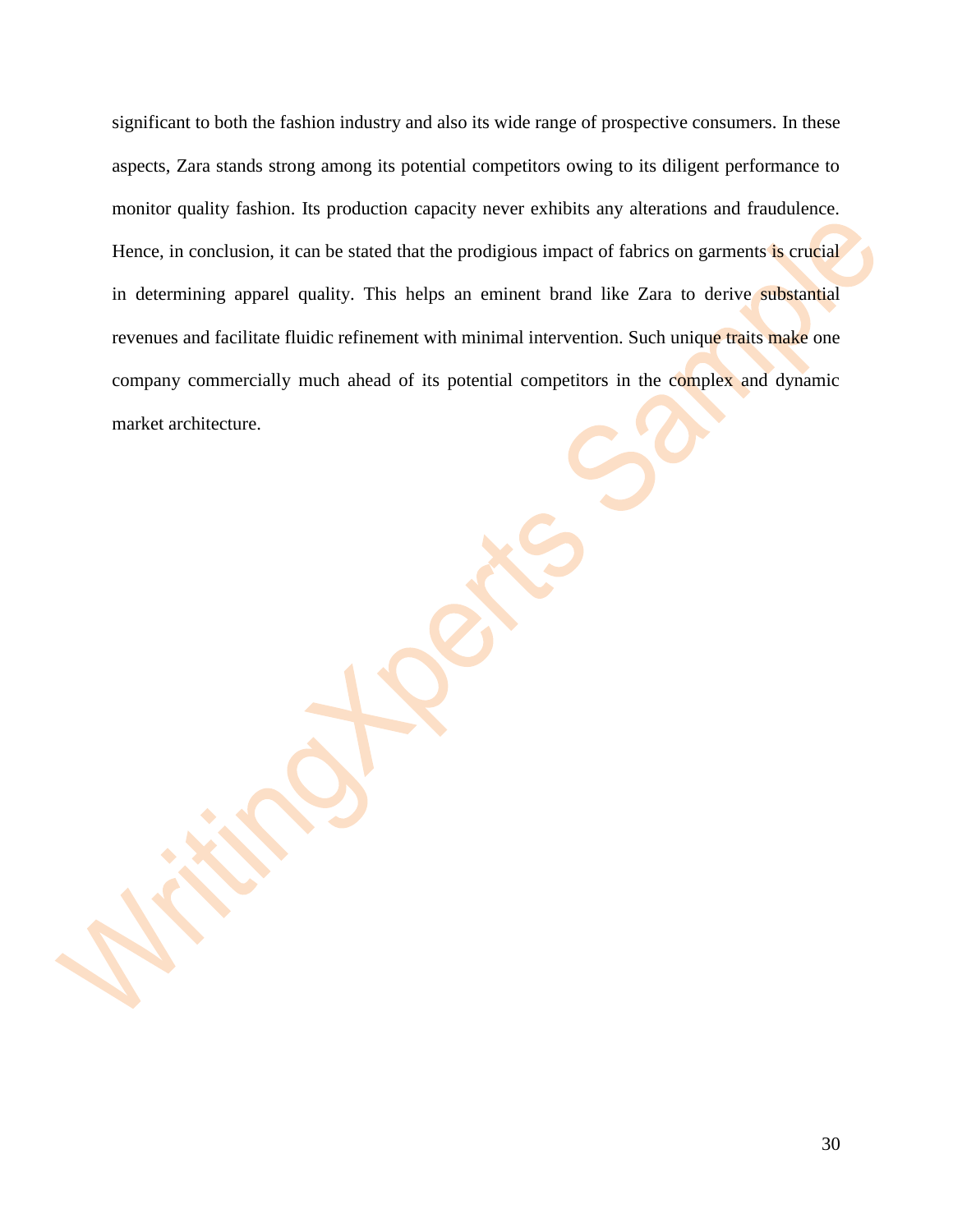#### <span id="page-30-0"></span>**References**

Aysa, N.H., 2019. Evaluating of mechanical properties of (silicone/arabic gum/fish hask) composites used as pressure garment prosthetics. *Periodicals of Engineering and Natural Sciences*, *7*(3), pp.1202-1208.

Berman, B., 2016. Referral marketing: Harnessing the power of your customers. *Business Horizons*, *59*(1), pp.19-28.

Forbes.com 2020. Available at: *Zara Uses Supply Chain To Win Again.* https://www.forbes.com/sites/kevinomarah/2016/03/09/zara-uses-supply-chain-to-win-again/. [Accessed on:  $16^{th}$  July 2020.]

Frattaroli, S., Spivak, S.M., Pollack, K.M., Gielen, A.C., Salomon, M. and Damant, G.H., 2016. Clothing flammability and burn injuries: public opinion concerning an overlooked, preventable public health problem. *Journal of Burn Care & Research*, *37*(3), pp.e196-e204.

Hossain, M. and NazmusSalahin, M., 2019. Investigation on the defects found in washed woven garments.

Mayrhofer, U. and Roederer, C., 2016. *Zara: The international success of fast-moving fashion*. HAL.

Mierzejewska, J., 2017. *Analysis and evaluation of marketing strategies for clothing companies on the example of Zara and H&M* (Doctoral dissertation, Katedra Procesów Zarządzania).

Radmanovac, N., Ćirković, N. and Šarac, T., 2017. The importance of the resistance to wear in the choice of fabrics for protective garments. *Advanced Technologies*, *6*(1), pp.81-87.